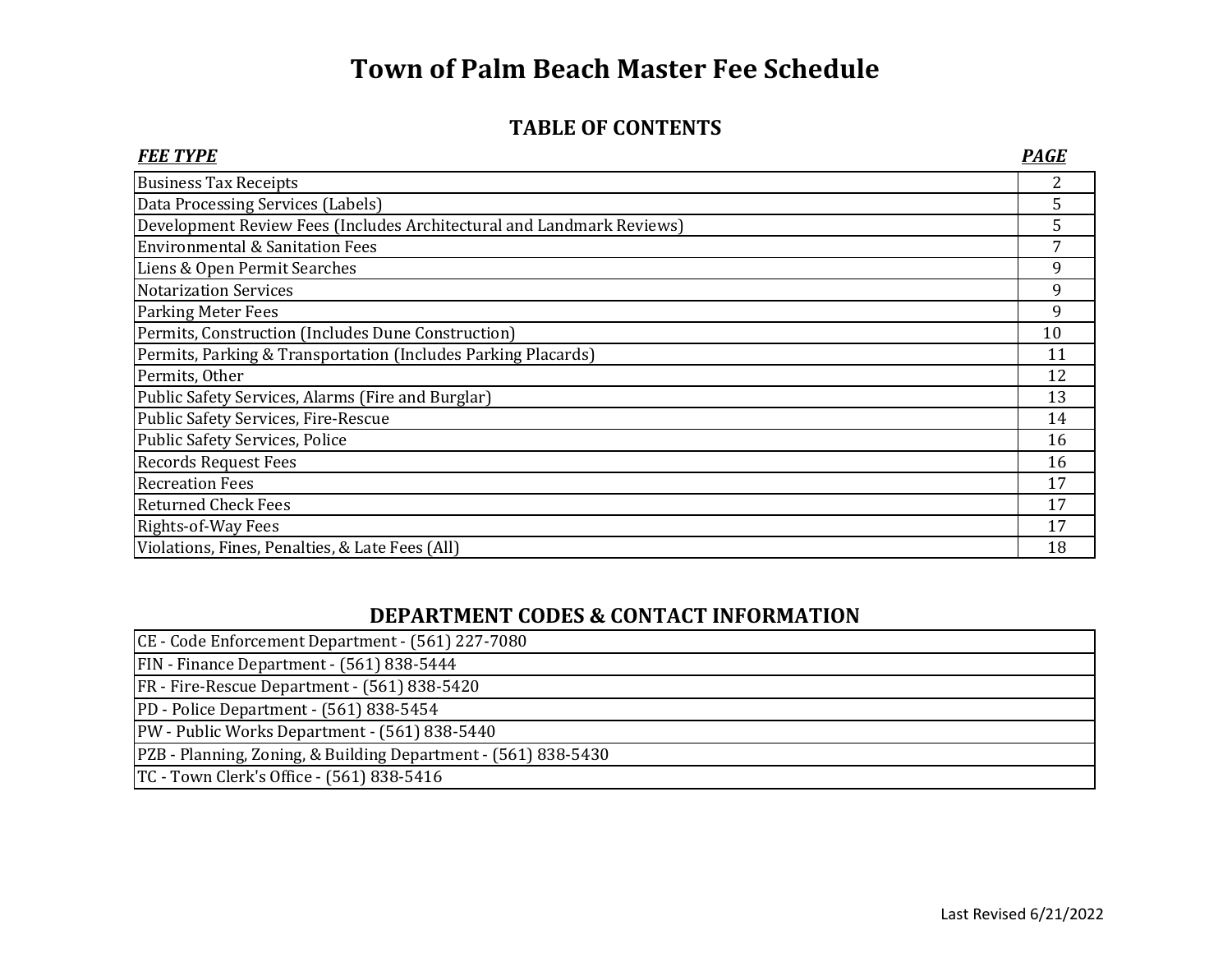| <b>FEE CATEGORY</b>                                                                                | <b>FEE</b> | <b>DEPT</b> |
|----------------------------------------------------------------------------------------------------|------------|-------------|
| <b>BUSINESS TAX RECEIPTS</b>                                                                       |            |             |
| <b>BUSINESS TYPE:</b>                                                                              |            |             |
| <b>Abstractors of Title</b>                                                                        | \$466.00   | <b>PZB</b>  |
| Accountant/Auditor/C.P.A., Firm (includes one professional)                                        | \$466.00   | <b>PZB</b>  |
| Accountant/Auditor/C.P.A.                                                                          | \$466.00   | <b>PZB</b>  |
| <b>Adult Entertainment</b>                                                                         | \$1,346.00 | <b>PZB</b>  |
| <b>Administrative Office</b>                                                                       | \$377.75   | <b>PZB</b>  |
| Answer Phone (support business services)                                                           | \$466.00   | <b>PZB</b>  |
| Apartments (see Rental Dwellings)                                                                  |            |             |
| Architect                                                                                          | \$466.00   | <b>PZB</b>  |
| Art Gallery, up to 400 sq ft                                                                       | \$197.95   | PZB         |
| Art Gallery, 401 - 2,000 sq ft                                                                     | \$466.00   | <b>PZB</b>  |
| Art Gallery, 2,001 - 4,000 sq ft                                                                   | \$537.50   | <b>PZB</b>  |
| Art Gallery, 4,001 - 8,000 sq ft                                                                   | \$1,075.00 | <b>PZB</b>  |
| Art Gallery, over 8,000 sq ft                                                                      | \$1,616.00 | <b>PZB</b>  |
| Artist                                                                                             | \$357.75   | <b>PZB</b>  |
| Astrologer, Phrenologist, Crystal Reading, Palm Reader, Soothsayer, Fortune Teller and Clairvoyant | \$488.00   | <b>PZB</b>  |
| <b>Bakery</b>                                                                                      | \$233.65   | <b>PZB</b>  |
| Bank, Trust Company                                                                                | \$1,348.00 | <b>PZB</b>  |
| <b>Barber</b>                                                                                      | \$177.75   | <b>PZB</b>  |
| Barber, Shop (includes one Barber)                                                                 | \$177.75   | <b>PZB</b>  |
| Beauty, Shop (see Cosmetology Salon)                                                               |            |             |
| <b>Bicycle Shop Rentals</b>                                                                        | \$177.75   | <b>PZB</b>  |
| Bicycle Shop, Sales (see Merchants)                                                                |            |             |
| <b>Boat Dealer (Yacht Broker)</b>                                                                  | \$357.75   | <b>PZB</b>  |
| <b>Broadcasting Station (Radio or TV)</b>                                                          | \$517.50   | <b>PZB</b>  |
| <b>Broker</b>                                                                                      | \$466.00   | <b>PZB</b>  |
| Brokerage/Investment Company (includes one Broker)                                                 | \$1,348.00 | <b>PZB</b>  |
| Business Office Only (two people maximum)                                                          | \$233.65   | <b>PZB</b>  |
| Car Rental Agency                                                                                  | \$716.75   | <b>PZB</b>  |
| Catering                                                                                           | \$233.65   | <b>PZB</b>  |
| Chiropractor                                                                                       | \$466.00   | <b>PZB</b>  |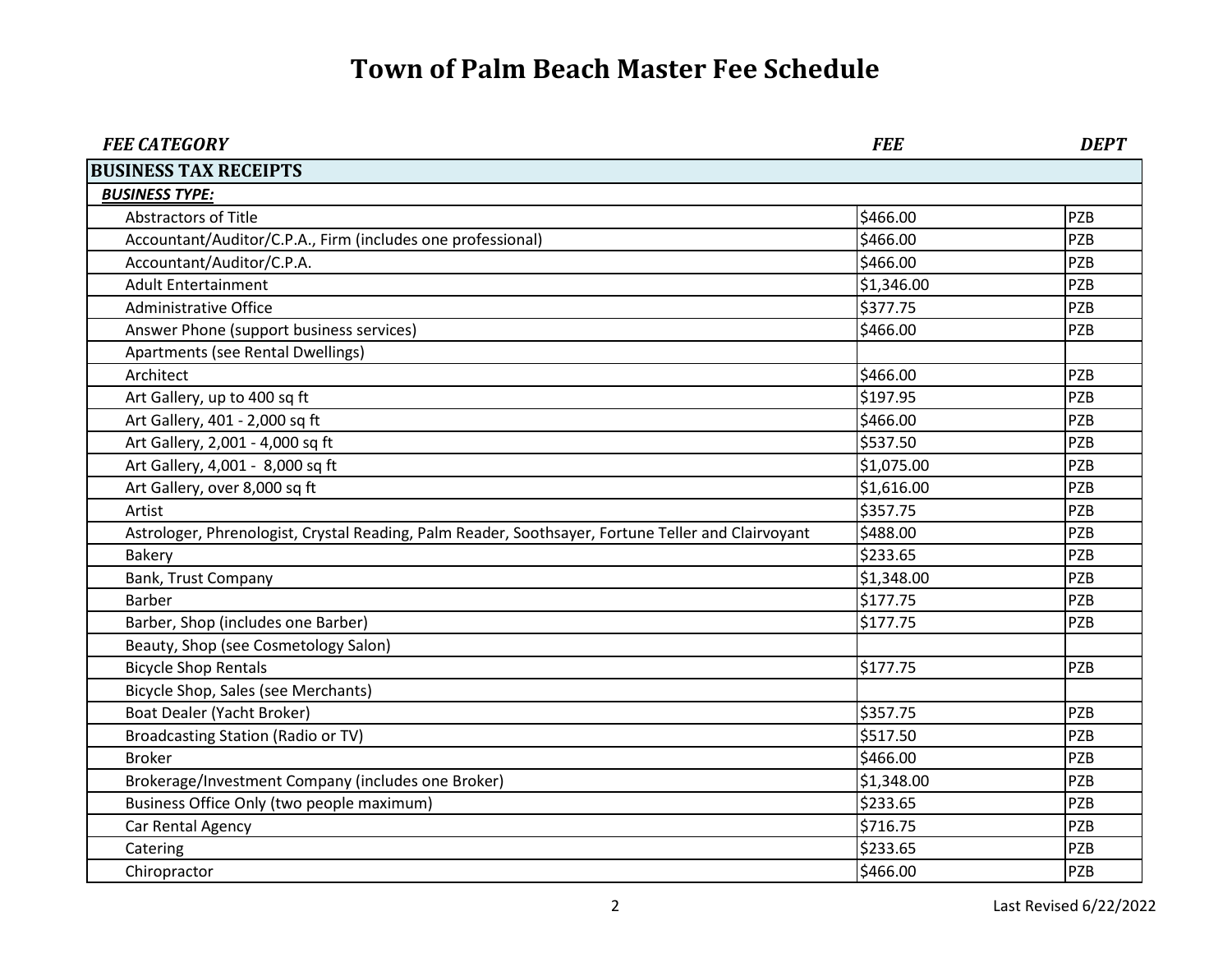| Coin-Operated Machines (inside, exclusive of news racks) | \$124.20 | PZB        |
|----------------------------------------------------------|----------|------------|
| Consultant                                               | \$466.00 | PZB        |
| <b>Contractor Office (Construction)</b>                  | \$517.50 | <b>PZB</b> |
| Cosmetologist                                            | \$177.75 | PZB        |
| Cosmetology Salon (includes one Cosmetologist)           | \$177.75 | PZB        |
| Dance Instructor                                         | \$233.65 | PZB        |
| Dance Studio/School                                      | \$466.00 | PZB        |
| Dentist                                                  | \$466.00 | PZB        |
| Dining Room, 40 chairs or less (hotel, business, etc.)   | \$233.65 | PZB        |
| Plus, for each chair up to 40                            | \$3.65   | PZB        |
| Dining Room, over 40 chairs (hotel, business, etc.)      | \$466.00 | PZB        |
| Plus, for every chair                                    | \$3.65   | PZB        |
| Dining, Club (see Dining Room)                           |          |            |
| <b>Electric Light Company</b>                            | \$404.00 | PZB        |
| <b>Employment Agency</b>                                 | \$466.00 | PZB        |
| Engineer                                                 | \$466.00 | <b>PZB</b> |
| Facialist, Registered (FA) or Specialist (FB)            | \$52.60  | PZB        |
| <b>Full Specialist</b>                                   | \$52.60  | <b>PZB</b> |
| <b>Full Registration</b>                                 | \$52.60  | PZB        |
| <b>Gas Company</b>                                       | \$404.00 | PZB        |
| <b>Golf Course</b>                                       | \$517.50 | PZB        |
| <b>Health Studio</b>                                     | \$466.00 | <b>PZB</b> |
| Hotel, 10 rooms or less                                  | \$70.50  | PZB        |
| Hotel, more than 10 rooms                                | \$70.50  | PZB        |
| Plus, each additional room                               | \$8.53   | PZB        |
| Insurance Broker, Company/Agency                         | \$466.00 | <b>PZB</b> |
| Insurance Salesperson                                    | \$233.65 | PZB        |
| <b>Interior Decorator</b>                                | \$466.00 | <b>PZB</b> |
| <b>Interior Designer</b>                                 | \$466.00 | PZB        |
| Jeweler                                                  | \$809.00 | PZB        |
| Law Firm (includes one Lawyer)                           | \$466.00 | PZB        |
| Lawyer                                                   | \$466.00 | PZB        |
| Massage Therapist                                        | \$466.00 | PZB        |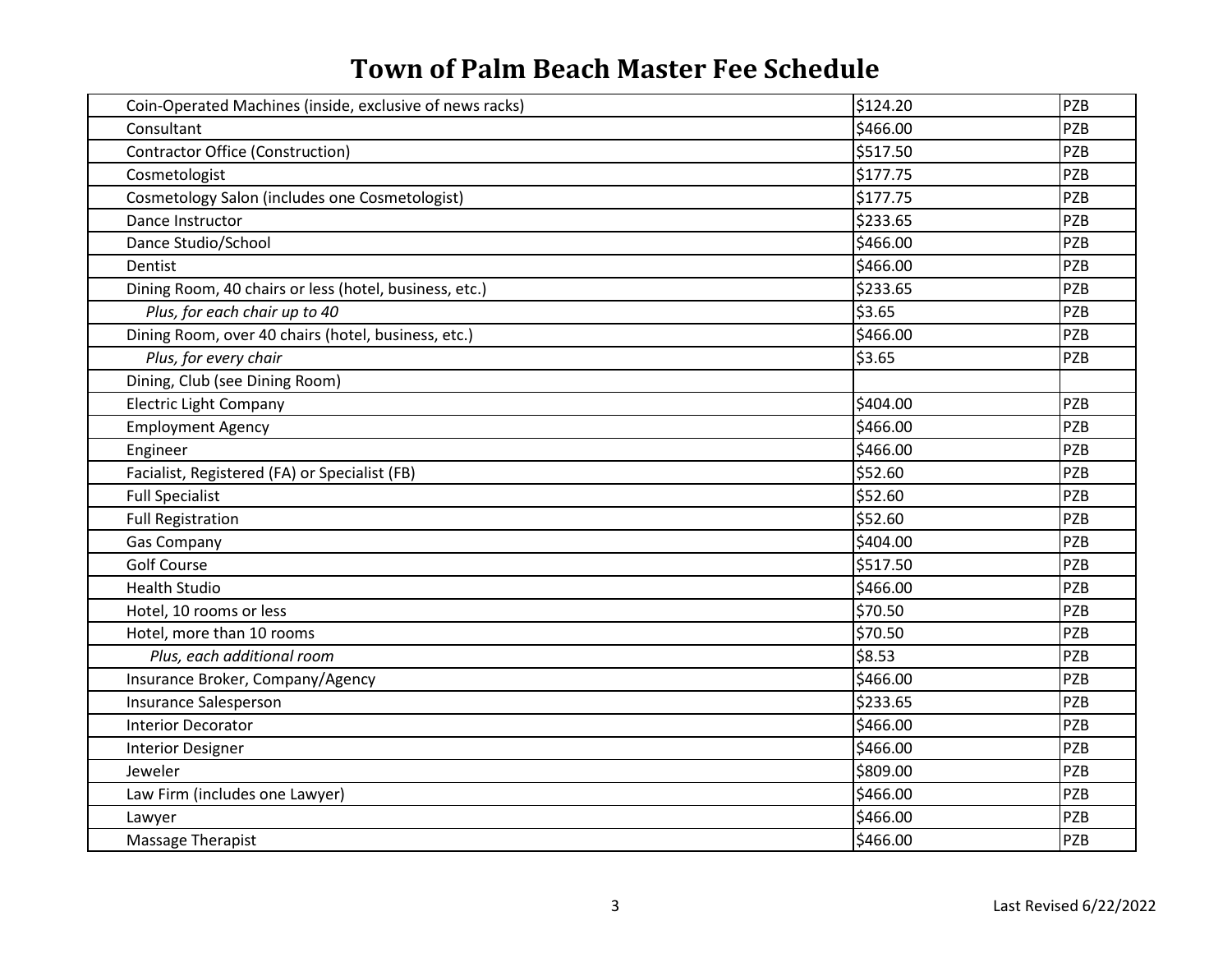| Massage Establishment (includes one Massage Therapist)                        | \$466.00   | PZB        |
|-------------------------------------------------------------------------------|------------|------------|
| Merchant, up to 400 sq ft                                                     | \$197.75   | <b>PZB</b> |
| Merchant, 401 - 2,000 sq ft                                                   | \$466.00   | <b>PZB</b> |
| Merchant, 2,001 - 4,000 sq ft                                                 | \$537.50   | PZB        |
| Merchant, 4,001 - 8,000 sq ft                                                 | \$1,075.00 | <b>PZB</b> |
| Merchant, over 8,000 sq ft                                                    | \$1,616.00 | PZB        |
| Mortgage Broker                                                               | \$466.00   | <b>PZB</b> |
| Mortgage Company                                                              | \$466.00   | <b>PZB</b> |
| Motor Scooter and Motorcycle Rental                                           | \$1,457.00 | <b>PZB</b> |
| <b>Music Service</b>                                                          | \$466.00   | <b>PZB</b> |
| Nail Registration (FV) or Nail Specialist (FT)                                | \$52.60    | <b>PZB</b> |
| Newspaper (see Publisher)                                                     |            |            |
| Nightclub, with Dance Floor                                                   | \$1,346.00 | <b>PZB</b> |
| Nightclub, without Dance Floor                                                | \$881.00   | <b>PZB</b> |
| <b>Nurse</b>                                                                  | \$466.00   | <b>PZB</b> |
| Nursing Agency (includes one Nurse)                                           | \$466.00   | <b>PZB</b> |
| Optician                                                                      | \$466.00   | <b>PZB</b> |
| Optometrist                                                                   | \$466.00   | <b>PZB</b> |
| <b>Parking Garage</b>                                                         | \$466.00   | <b>PZB</b> |
| Parking Lot (see Chapter 22, Article VI, Parking Lots for further provisions) | \$233.65   | <b>PZB</b> |
| Pharmacist (Individual)                                                       | \$466.00   | PZB        |
| Pharmacy (includes one Pharmacist)                                            | \$466.00   | <b>PZB</b> |
| Photographer                                                                  | \$233.65   | <b>PZB</b> |
| Physician                                                                     | \$466.00   | <b>PZB</b> |
| <b>Printing Company</b>                                                       | \$466.00   | PZB        |
| Profession, Not Listed                                                        | \$466.00   | PZB        |
| <b>Property Management</b>                                                    | \$233.65   | <b>PZB</b> |
| <b>Public Relations</b>                                                       | \$466.00   | <b>PZB</b> |
| Publisher                                                                     | \$466.00   | <b>PZB</b> |
| <b>Real Estate Broker</b>                                                     | \$466.00   | PZB        |
| Rental Dwellings, per unit (minimum two units)                                | \$45.25    | PZB        |
| Repair Shop (other than Auto Repair)                                          | \$466.00   | <b>PZB</b> |
| Restaurant, 40 chairs or less                                                 | \$233.65   | <b>PZB</b> |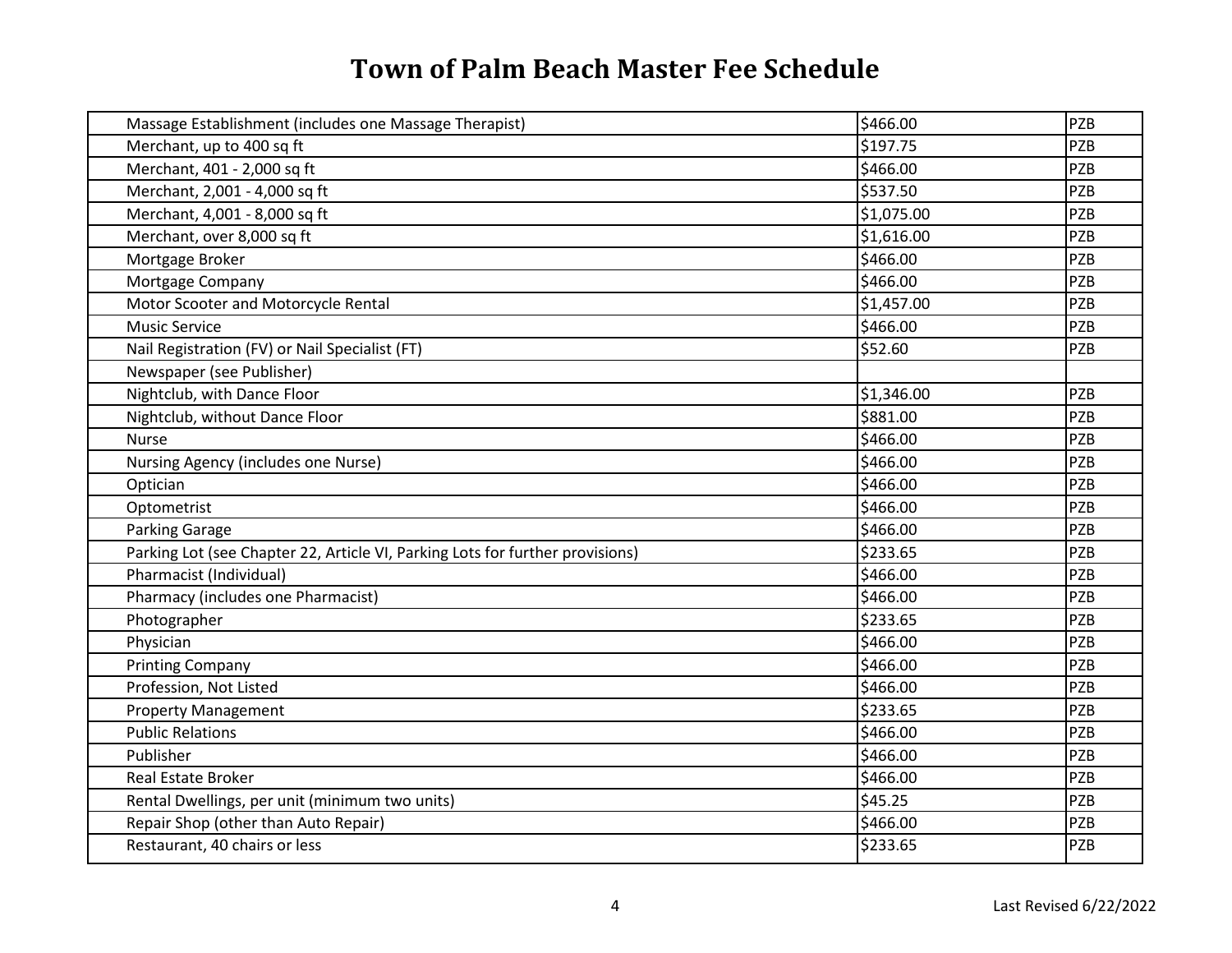| Plus, for each chair up to 40                                                                     | \$3.65                   | PZB        |
|---------------------------------------------------------------------------------------------------|--------------------------|------------|
| Restaurant, more than 40 chairs                                                                   | \$466.00                 | <b>PZB</b> |
| Plus, for each chair                                                                              | \$3.65                   | <b>PZB</b> |
| Savings and Loan Association                                                                      | \$1,348.00               | <b>PZB</b> |
| School, Private                                                                                   | \$466.00                 | PZB        |
| Security Agency, Private (includes one Security Officer)                                          | \$233.65                 | PZB        |
| Security Officer, Private                                                                         | \$34.73                  | <b>PZB</b> |
| Service Station (includes Auto Repair)                                                            | \$517.50                 | <b>PZB</b> |
| Services, Not Listed                                                                              | \$233.65                 | <b>PZB</b> |
| Swimming Pools, Public                                                                            | \$466.00                 | <b>PZB</b> |
| <b>Talent Agency</b>                                                                              | \$466.00                 | <b>PZB</b> |
| Taxicabs, each Company or Stand                                                                   | \$357.75                 | PZB        |
| Telecommunications Company (formerly Telegraph)                                                   | \$404.00                 | PZB        |
| <b>Telephone Company</b>                                                                          | \$404.00                 | <b>PZB</b> |
| nothing in this chapter will be construed as requiring a license tax for coin-operated telephones |                          |            |
| Theater                                                                                           | \$1,616.00               | <b>PZB</b> |
| Plus, for each seat                                                                               | \$2.44                   | <b>PZB</b> |
| <b>Travel Bureau/Agency</b>                                                                       | \$466.00                 | <b>PZB</b> |
| <b>Trust Agency</b>                                                                               | \$1,348.00               | <b>PZB</b> |
| Unclassified, Business Not Listed                                                                 | \$377.75                 | <b>PZB</b> |
| Veterinarian                                                                                      | \$466.00                 | <b>PZB</b> |
| Veterinary Establishment                                                                          | \$466.00                 | PZB        |
| <b>TRANSFER FEE:</b>                                                                              |                          |            |
| Transfer BTR to New Owner or Location                                                             | 10% of Fee, Max. \$25.00 | PZB        |

| DATA PROCESSING SERVICES (LABELS)       |              |             |
|-----------------------------------------|--------------|-------------|
| Data Processing/Address Labels Services | \$50.00      | <b>PZB</b>  |
| Labels                                  | \$5.00/sheet | PZB         |
| <b>DEVELOPMENT REVIEW FEES</b>          |              |             |
| <b>ARCHITECTURAL REVIEW FEES:</b>       |              |             |
| <b>ARCOM Application, Major</b>         | \$2,750.00   | <b>PZB</b>  |
| <b>ARCOM Application, Minor</b>         | \$1,500.00   | <b>IPZB</b> |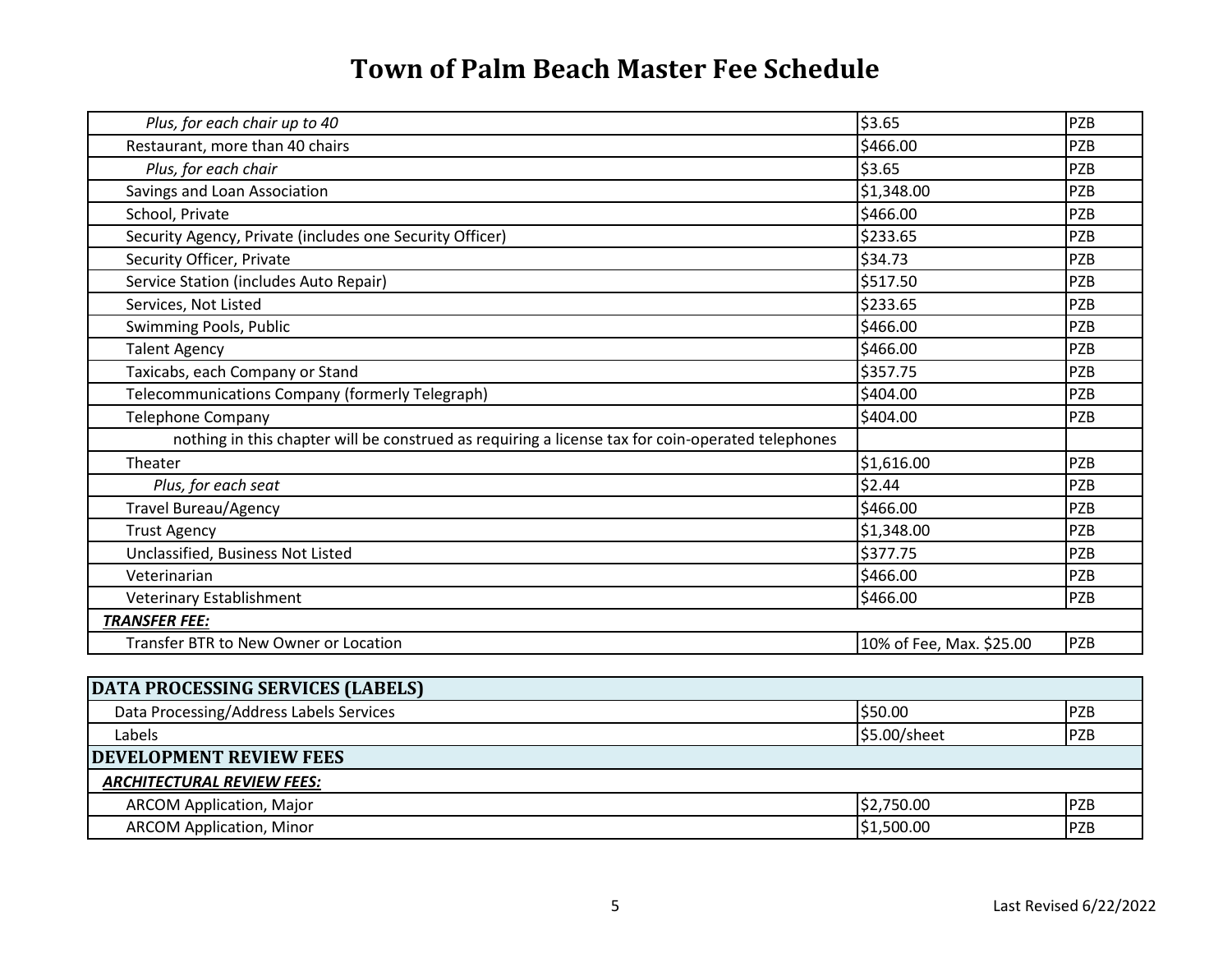| <b>ARCOM Application, Staff Approval</b>                             | \$350.00   | <b>PZB</b> |
|----------------------------------------------------------------------|------------|------------|
| ARCOM Application deferral, Major                                    | \$500.00   | <b>PZB</b> |
| ARCOM Application deferral, Minor                                    | \$300.00   | <b>PZB</b> |
| <b>ARCOM Resubmittal Fee</b>                                         | \$1,000.00 | <b>PZB</b> |
| <b>ARCOM Appeal of Board Determination</b>                           | \$2,000.00 | <b>PZB</b> |
| <b>ARCOM Appeal of Staff Determination</b>                           | \$2,000.00 | <b>PZB</b> |
| <b>Landmark Application</b>                                          | \$750.00   | <b>PZB</b> |
| Landmark Resubmittal Fee                                             | \$250.00   | <b>PZB</b> |
| Landmark Application, Staff Approval                                 | \$150.00   | <b>PZB</b> |
| Landmarks Appeal of Board Determination                              | \$2,000.00 | <b>PZB</b> |
| Landmarks Appeal of Staff Determination                              | \$2,000.00 | <b>PZB</b> |
| Landmark Tax Abatement Preparation Fee                               | \$1,500.00 | <b>PZB</b> |
| <b>DEVELOPMENT REVIEW FEES:</b>                                      |            |            |
| <b>Address Change</b>                                                | \$500.00   | <b>PZB</b> |
| Appeal, Administrative Decision                                      | \$2,000.00 | <b>PZB</b> |
| Clarification Hearing Request, by Applicant                          | \$1,000.00 | <b>PZB</b> |
| Comp Plan, FLUM Amendment, Small-Scale                               | \$5,000.00 | <b>PZB</b> |
| Comp Plan, FLUM Amendment, Large-Scale                               | \$6,000.00 | <b>PZB</b> |
| Comp Plan, Text Amendment                                            | \$5,000.00 | PZB        |
| DEP Permit Zoning Determinations                                     | \$500.00   | <b>PZB</b> |
| Development Review Consultant Reports & Escrow                       | As Quoted  | <b>PZB</b> |
| Kitchen Agreement                                                    | \$500.00   | <b>PZB</b> |
| Lot Split Application                                                | \$3,000.00 | <b>PZB</b> |
| Outdoor Café Permit, Annual, Plus Per Seat Below                     | \$1,000.00 | <b>PZB</b> |
| Outdoor Café - Per Seat                                              | \$50.00    | PZB        |
| Plat                                                                 | \$5,000.00 | <b>PZB</b> |
| <b>PUD Application</b>                                               | \$6,000.00 | PZB        |
| Replat                                                               | \$5,000.00 | PZB        |
| Site Plan Review, Administrative                                     | \$1,500.00 | PZB        |
| Site Plan Review, All SFD; and PUD/MFD/Commercial, 200 sq ft or less | \$2,250.00 | PZB        |
| Site Plan Review, PUD, MFD/Commercial, over 200 sq ft                | \$5,000.00 | <b>PZB</b> |
| Site Plan Review, Resubmittal                                        | \$1,000.00 | PZB        |
| <b>Special Exception</b>                                             | \$3,000.00 | <b>PZB</b> |
| Special Exception, MFD/Commercial                                    | \$3,500.00 | PZB        |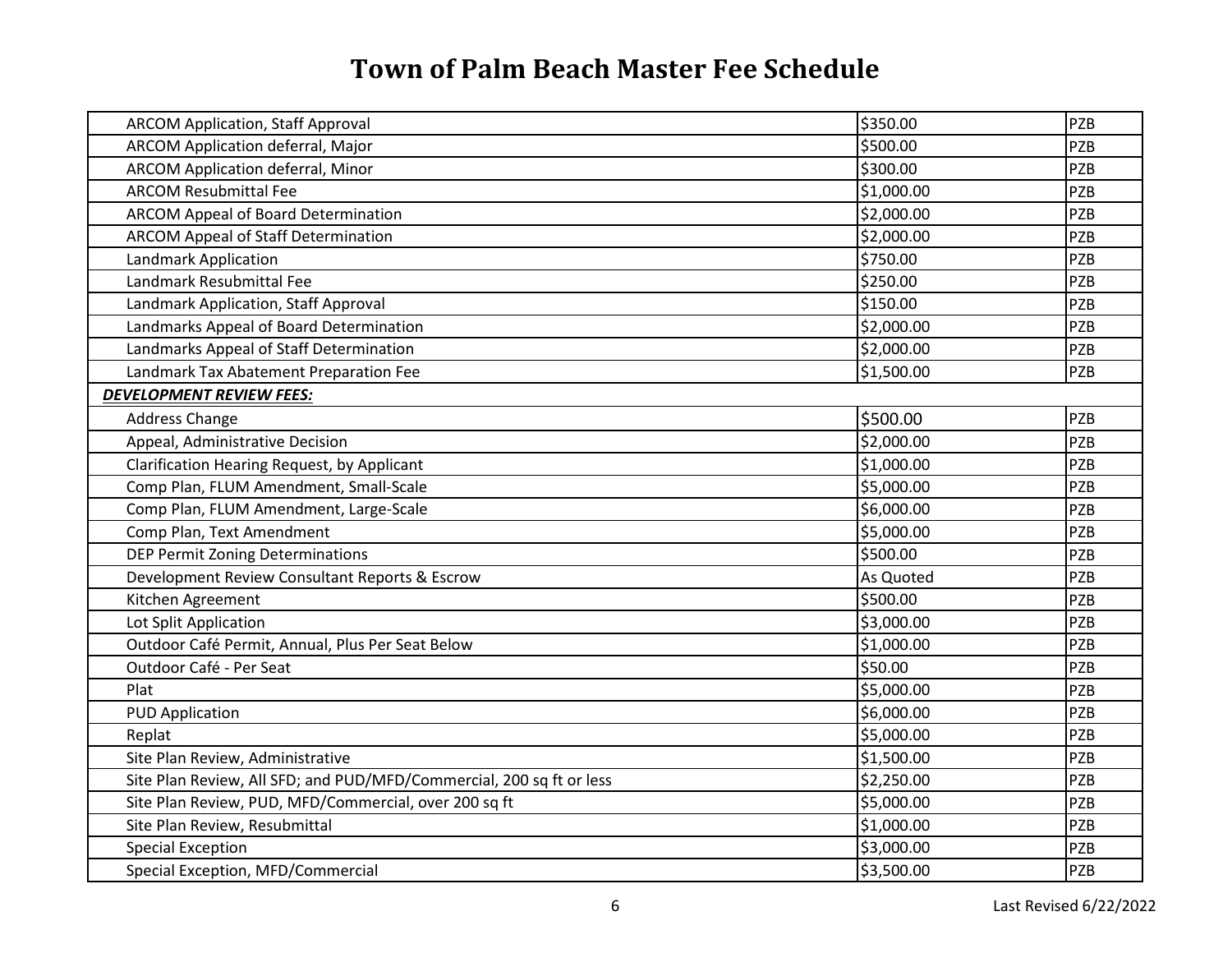| Special Exception, Resubmittal                             | \$1,000.00                            | PZB        |
|------------------------------------------------------------|---------------------------------------|------------|
| Special Exception, Use, Modification, and/or Expansion     | \$2,000.00                            | <b>PZB</b> |
| Subdivision, Preliminary                                   | \$5,000.00                            | <b>PZB</b> |
| Subdivision, Final                                         | \$5,000.00                            | <b>PZB</b> |
| Subdivision, Impact Study                                  | Minimum 2% of Estimate of Sub-        |            |
|                                                            | Division Improvements Plus            |            |
|                                                            | Either \$300/Platted Lot or           |            |
|                                                            | \$10/FF/Lot, Whichever is Greater PZB |            |
| Project/Permit Time Extension/Waiver of Construction Hours | \$500.00                              | <b>PZB</b> |
| <b>Town Council Resubmittal Fee</b>                        | \$1,000.00                            | <b>PZB</b> |
| <b>Traffic Concurrency Determinations and Escrow</b>       | As Quoted                             | <b>PZB</b> |
| Unity of Title Agreement                                   | \$750.00                              | <b>PZB</b> |
| Variance, SFD                                              | \$1,250.00                            | <b>PZB</b> |
| Variance, Flood                                            | \$2,500.00                            | <b>PZB</b> |
| Variance, MFD/Commercial                                   | \$3,000.00                            | <b>PZB</b> |
| Variance, Resubmittal                                      | \$1,000.00                            | <b>PZB</b> |
| Variance, Uses or Structures                               | \$2,000.00                            | <b>PZB</b> |
| Waiver, Advanced Irrigation Program Application            | \$300.00                              | <b>PZB</b> |
| Waiver, Advanced Irrigation Program Transfer Fee           | \$100.00                              | <b>PZB</b> |
| Waiver, Dimensional                                        | \$2,000.00                            | <b>PZB</b> |
| Zoning Code, Text Amendment-Proposed                       | \$1,500.00                            | <b>PZB</b> |
| Zoning Code, Text Amendment-Studied                        | \$5,000.00                            | <b>PZB</b> |
| Zoning Code, Zoning District Change                        | \$5,000.00                            | <b>PZB</b> |
| <b>Zoning Verification Letter</b>                          | \$500.00                              | <b>PZB</b> |
| <b>MISCELLANEOUS FEES:</b>                                 |                                       |            |
| Landmark Manual, Owner, first one                          | No Charge                             | <b>PZB</b> |
| Landmark Manual, Owner, all subsequent ones                | <b>Actual Cost</b>                    | <b>PZB</b> |
| Landmark Manual, Non-Owners                                | <b>Actual Cost</b>                    | <b>PZB</b> |
| Landmark Plaque, Owner, first one                          | No Charge                             | <b>PZB</b> |
| Landmark Plaque, Owner, all subsequent ones                | <b>Actual Cost</b>                    | PZB        |

| <b>ENVIRONMENTAL &amp; SANITATION FEES</b>  |          |                        |
|---------------------------------------------|----------|------------------------|
| <b>HISTORIC TREES:</b>                      |          |                        |
| Annual Inspection and Maintenance, per tree | \$221.00 | IPW                    |
| <b>INDUSTRIAL WASTE SURCHARGE RATES**:</b>  |          |                        |
|                                             |          | Last Revised 6/22/2022 |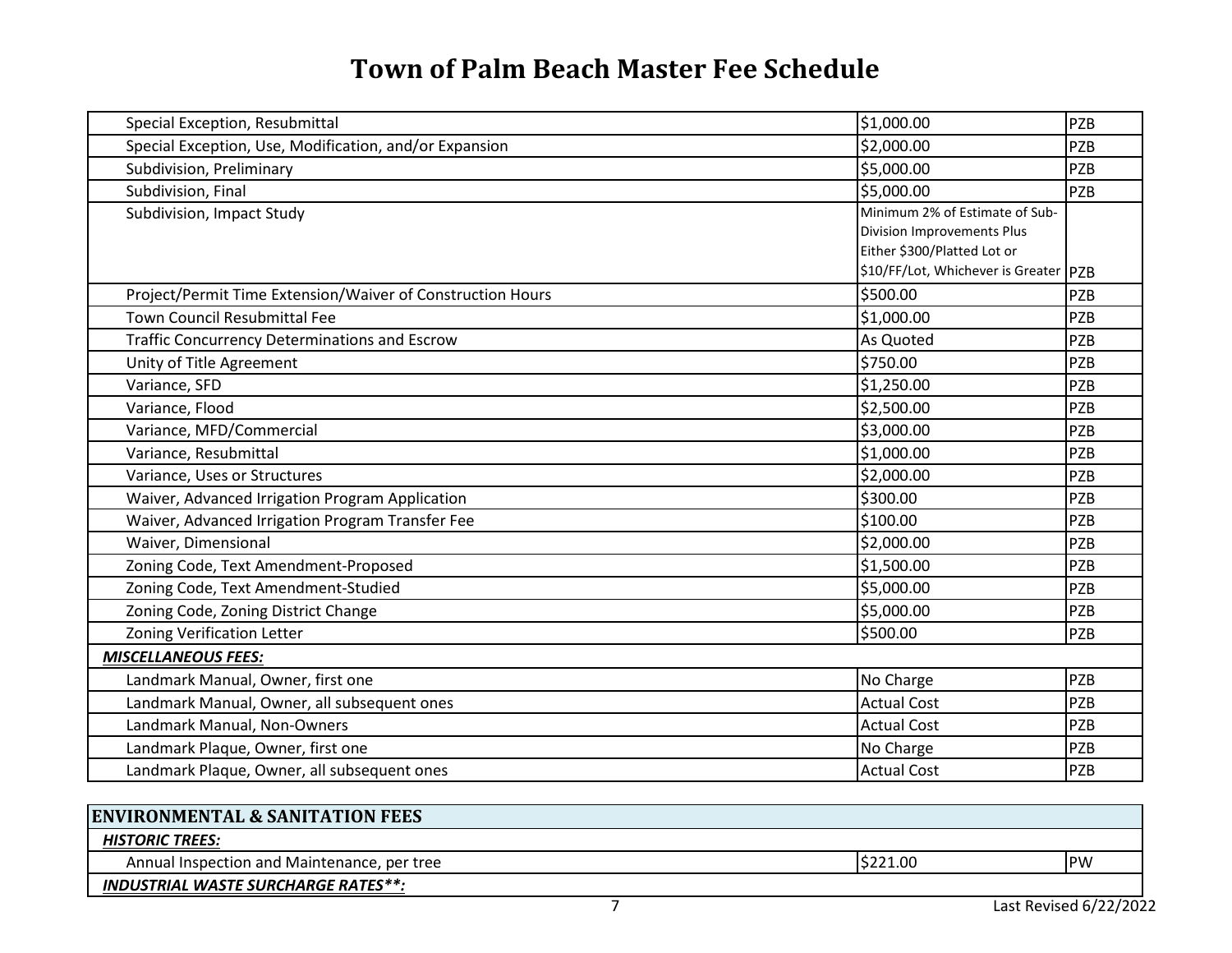| BOD (biochemical oxygen demand in mg/L)                                                                                                                           | \$0.40/pound             | PW        |
|-------------------------------------------------------------------------------------------------------------------------------------------------------------------|--------------------------|-----------|
| TSS (total suspended solids in mg/L)                                                                                                                              | \$0.40/pound             | PW        |
| OG (oil and grease in mg/L)                                                                                                                                       | \$7.30/pound             | PW        |
| **Monthly surcharges shall be calculated as follows:<br>IWS= 8.34(V)(\$0.40x(BOD-400)=\$0.40y(TSS- 400)+\$7.30z(OG-100)<br>IWS= Monthly industrial surcharge rate |                          |           |
| V= Volume of industrial flow in million gallons per month based on metered water<br>X= Capital and operating costs per pound of BOD greater than 400 mg/L         |                          |           |
| Y= Capital and operating costs per pound of TSS greater than 400 mg/L                                                                                             |                          |           |
| Z= Capital and operating costs per pound of oil and grease greater than 100 mg/L                                                                                  |                          |           |
| SANITARY SEWER CAPITAL CONNECTION FEES (Based on Water Meter Size):                                                                                               |                          |           |
| 5/8"                                                                                                                                                              | \$550.00                 | PW        |
| 3/4"                                                                                                                                                              | \$825.00                 | PW        |
| $\overline{1}$ "                                                                                                                                                  | \$1,375.00               | PW        |
| 11/2"                                                                                                                                                             | \$2,750.00               | PW        |
| 2"                                                                                                                                                                | \$4,400.00               | PW        |
| 3"                                                                                                                                                                | \$8,250.00               | PW        |
| 4"                                                                                                                                                                | \$13,750.00              | PW        |
| 6"                                                                                                                                                                | \$27,500.00              | PW        |
| 8"                                                                                                                                                                | \$44,000.00              | PW        |
| <b>SEWER CONNECTION FEES (SANITARY OR STORM):</b>                                                                                                                 |                          |           |
| Connections:                                                                                                                                                      |                          |           |
| Up to 5" pipe                                                                                                                                                     | \$150.00                 | <b>PW</b> |
| Up to 12" pipe                                                                                                                                                    | \$180.00                 | PW        |
| 13" to 18" pipe                                                                                                                                                   | \$225.00                 | PW        |
| Larger than 18"                                                                                                                                                   | \$300.00                 | PW        |
| Connection Re-inspections (post failed inspections):                                                                                                              | \$300.00                 | PW        |
| <b>Construction Catch Basin</b>                                                                                                                                   | \$150.00                 | PW        |
| <b>Construct Manhole</b>                                                                                                                                          | \$150.00                 | PW        |
| De-Watering to Gravity System:                                                                                                                                    |                          |           |
| Up to 2" Discharge, per month                                                                                                                                     | \$150.00                 | PW        |
| Up to 6" Discharge, per month                                                                                                                                     | \$180.00                 | PW        |
| Larger than 6" discharge, per month                                                                                                                               | \$225.00                 | PW        |
| De-watering to Pump Station (cost per 1000 gallons; contractor must submit pumping calculations)                                                                  | Rate TBD by Public Works | PW        |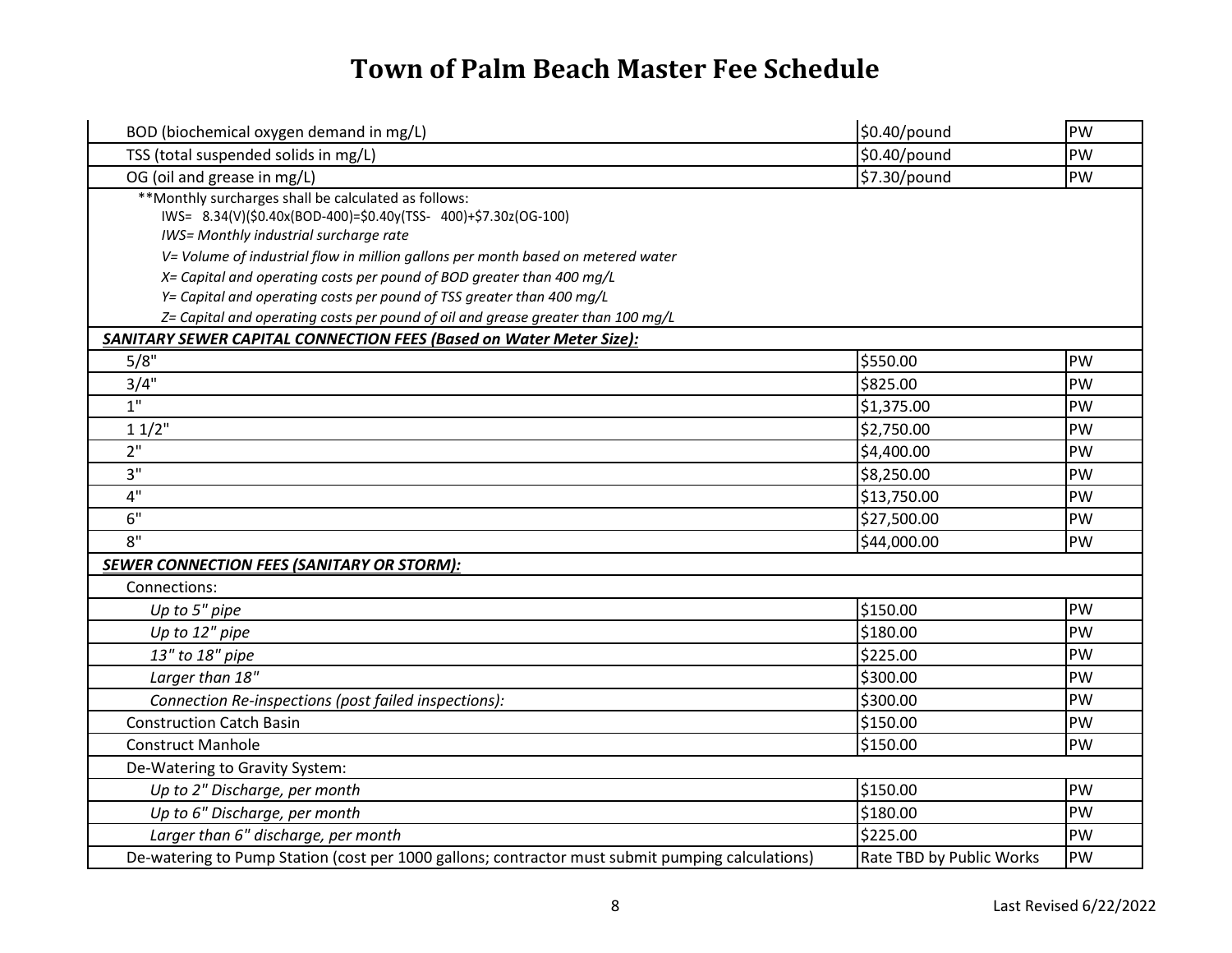| Initial Cap-off and connection fee                                                                                  | \$150.00                 | <b>PW</b>  |
|---------------------------------------------------------------------------------------------------------------------|--------------------------|------------|
| Cap-off and connection re-inspection fee                                                                            | \$300.00                 | <b>IPW</b> |
| Disconnect or Cap Off                                                                                               | \$150.00                 | <b>IPW</b> |
| Inspection of Building Sewer Lateral Flushing Operation for Discontinuing the                                       |                          |            |
| Use of Detention and Screening Chambers, Where Required                                                             | \$150.00                 | <b>IPW</b> |
| <b>Re-Inspection Fee</b>                                                                                            | \$300.00                 | <b>IPW</b> |
| Occupancy Fee, if required                                                                                          | Rate TBD by Town Council | <b>PW</b>  |
| Private Sanitary Sewer Lateral Locate (Existing)                                                                    | \$250.00                 | <b>PW</b>  |
| SPECIAL TRASH PICK-UPS (White Goods, etc.):                                                                         |                          |            |
| 1/4 Truck                                                                                                           | \$105.60                 | PW         |
| $1/2$ Truck                                                                                                         | \$211.20                 | <b>PW</b>  |
| 3/4 Truck                                                                                                           | \$316.80                 | <b>PW</b>  |
| <b>Full Truck</b>                                                                                                   | \$420.00                 | <b>PW</b>  |
| SPECIAL VEGETATIVE TRASH PICK-UPS (Ficus Hedge Collection & Disposal):                                              |                          |            |
| Collection & Disposal Fee - First 100' of Hedge Material (3-hour crew minimum)                                      | \$700.00                 | <b>PW</b>  |
| Collection & Disposal Fee - Each Additional Hour                                                                    | \$300.00                 | <b>PW</b>  |
| <b>SPECIAL GARBAGE COLLECTION (Multi-Family Weekend Service):</b>                                                   |                          |            |
| Weekend Service (Fee for Condo Weekend Service is Based on Assessment Rate Set by the Town Council Every September) |                          | <b>PW</b>  |

| <b>LIENS &amp; OPEN PERMIT SEARCHES</b>  |          |             |
|------------------------------------------|----------|-------------|
| Lien Searches (within 7 days)            | 5100.00  | <b>IFIN</b> |
| Lien Searches, expedited (within 2 days) | \$200.00 | <b>IFIN</b> |
| <b>Open Permit Searches</b>              | \$100.00 | <b>PZB</b>  |
| Open Permit Searches, expedited          | \$200.00 | <b>IPZB</b> |

| <b>NOTARIZATION SERVICES</b>                                                           |           |           |
|----------------------------------------------------------------------------------------|-----------|-----------|
| Notarization, per document, Residents, Employees, & Town Project or Contract Documents | No Charge | "Notaries |
| Notarization, per document, All Other Individuals & Documents                          | IS10.00   | INotarie: |

| <b>PARKING METER FEES</b>            |             |     |
|--------------------------------------|-------------|-----|
| Mid-Town Beach and Phipps Ocean Park | \$5.00/hour | FIN |
| All Other'<br>Locations in Town      | \$3.00/hour | FIN |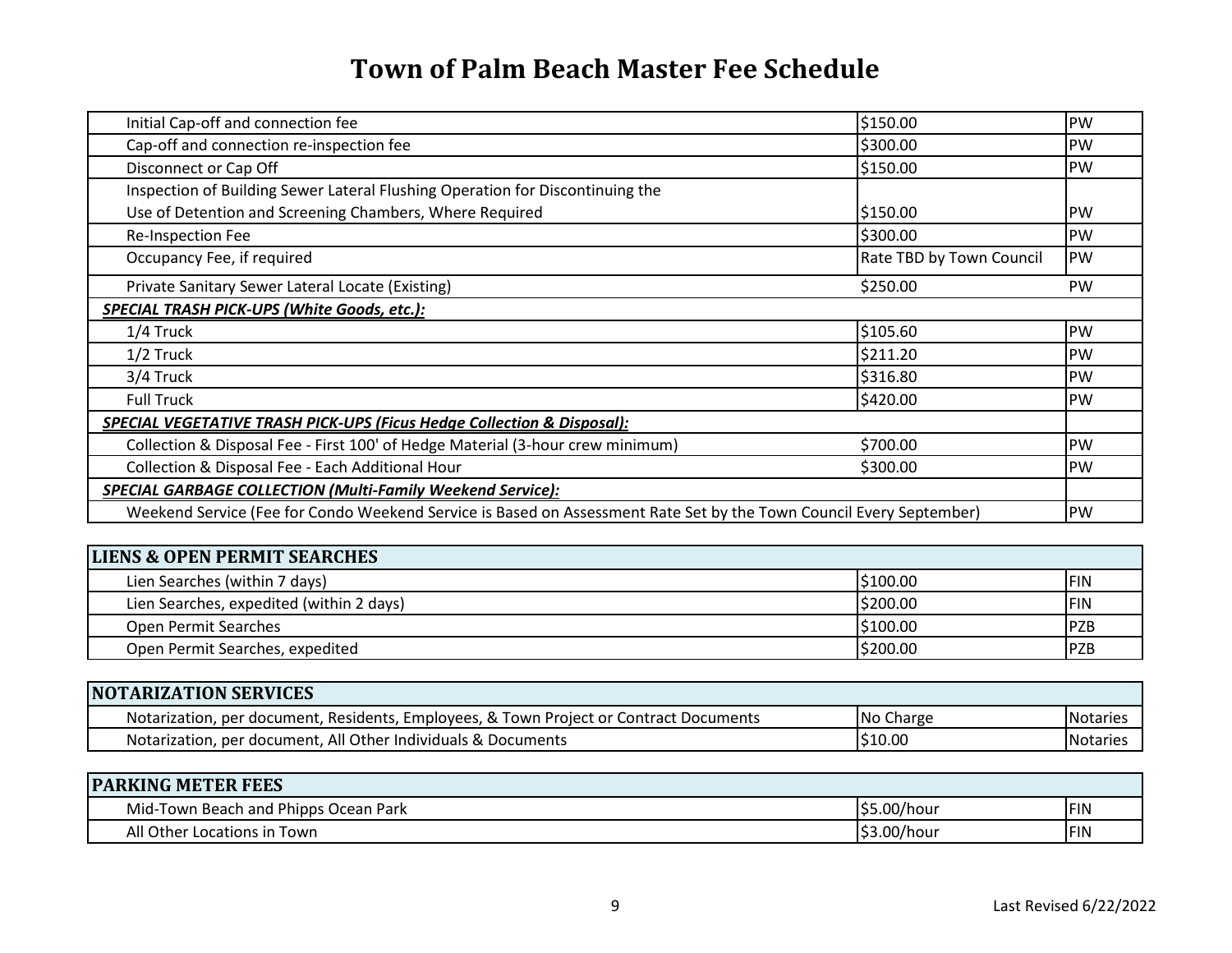| PERMITS, CONSTRUCTION (Includes Dune Construction)                                                   |                                     |            |
|------------------------------------------------------------------------------------------------------|-------------------------------------|------------|
| (BCAIF) Building Code Administrators & Inspectors Fund Surcharge (F.S. 468.631)                      | 1.5% of Permit Fee,                 |            |
|                                                                                                      | Minimum \$2.00                      | <b>PZB</b> |
| Building Board of Adjustments, Appeal of Building Official Determination                             | \$1,000.00                          | <b>PZB</b> |
| Certificate of Completion                                                                            | \$200.00                            | <b>PZB</b> |
| Construction Permit Fee, including Conservation, Tent and Landscape Permits                          | Town plan review and Town           | PZB        |
|                                                                                                      | inspections - 2.8% of               |            |
|                                                                                                      | Construction Value,                 |            |
|                                                                                                      | Minimum \$100.00; Private           |            |
|                                                                                                      | Provider plan review and            |            |
|                                                                                                      | Town inspections - 2.59% of         |            |
|                                                                                                      | Construction Value,                 |            |
|                                                                                                      | Minimum \$100.00; Town              |            |
|                                                                                                      | plan review and Private             |            |
|                                                                                                      | Provider inspections - 2.1%         |            |
|                                                                                                      | of Construction Value,              |            |
|                                                                                                      | Minimum \$100.00; Private           |            |
|                                                                                                      | Provider plan review and            |            |
|                                                                                                      | <b>Private Provider inspections</b> |            |
|                                                                                                      | 1.89%, Minimum \$100.00             |            |
| Project / Permit Time Extension / Waiver of Construction Hours                                       | \$500.00                            | <b>PZB</b> |
| Construction Permit, Extension Fee, Reactivation Fee, Processing Fee, Re-inspection Fee, Re-issuance | \$200.00                            | PZB        |
| Fee, and Renewal Fee                                                                                 |                                     |            |
| <b>Construction Permit, Issuance Fee</b>                                                             | 70% of Permit Fee                   | <b>PZB</b> |
|                                                                                                      | Calculation                         |            |
| Construction Permit, Plan Review Fee, each permit                                                    | 30% of Permit Fee                   | <b>PZB</b> |
|                                                                                                      | Calculation, Min. \$75.00           |            |
| <b>Construction Permit, Refund Processing Fee</b>                                                    | \$200.00                            | <b>PZB</b> |
| Construction, Permit Revision Fee (includes one page)                                                | \$150 + \$50/pg thereafter          | <b>PZB</b> |
| Construction Permit, Time Extension Fee, Request Submitted Within Time Allowed                       | \$.10 per sq ft, minimum            | PZB        |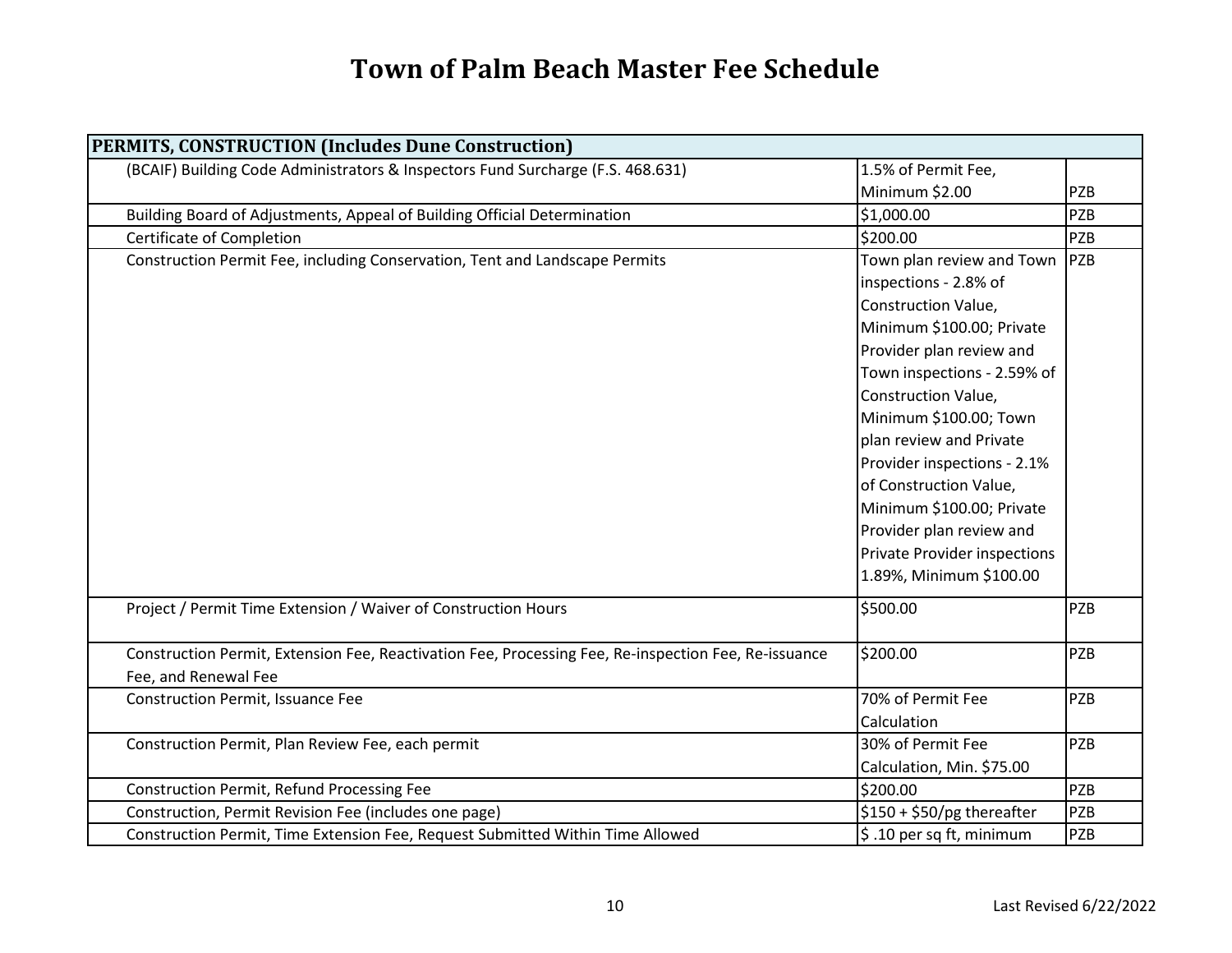| Construction Permit, Time Extension Fee, Request Submitted after Permit Expiration | \$0.20 per sq ft/min.<br>\$1,000.00/day | PZB        |
|------------------------------------------------------------------------------------|-----------------------------------------|------------|
| <b>Construction Permit, Transfer Fee</b>                                           | \$200.00                                | <b>PZB</b> |
| <b>Construction Product Approval Review</b>                                        | \$2,000.00                              | <b>PZB</b> |
| Contractor Registration, One-time only                                             | \$25.00                                 | <b>PZB</b> |
| Dune Vegetation Permits, Class I, Major                                            | \$3,500.00                              | <b>PZB</b> |
| Dune Vegetation Permits, Class I, Minor                                            | \$1,400.00                              | <b>PZB</b> |
| Dune Vegetation Permits, Class II, All Other                                       | \$140.00                                | <b>PZB</b> |
| Dune Vegetation Permits, Class II, Beach/Dune Trimming                             | \$700.00                                | <b>PZB</b> |
| Dune Vegetation Permits, Class III                                                 | No Charge                               | PZB        |
| <b>Electrical Release Agreement</b>                                                | \$150.00                                | PZB        |
| Flood Zone Certification (FIRM) Letter                                             | \$100.00                                | <b>PZB</b> |
| Department of Business and Professional Regulation Surcharge (F.S. 553.721)        | 1.0% of Permit Fee,                     |            |
|                                                                                    | Minimum \$2.00                          | PZB        |
| Major Plan Re-Check Fee (determined by Building Official)                          | Minimum 10% of the                      | PZB        |
|                                                                                    | <b>Construction Permit</b>              |            |
|                                                                                    | <b>Calculation Fee</b>                  |            |
| Preliminary Plan Review Fee (separate from Plans Examination Fee)                  | \$1,500.00                              | <b>PZB</b> |
| <b>Tent Permit Fee</b>                                                             | 3% of Construction Value,               | <b>PZB</b> |
|                                                                                    | Min. \$75.00                            |            |
| Tent Permit, Extension Fee (Use over 15 days)                                      | \$1,500/month, or portion               | PZB        |
|                                                                                    | thereof                                 |            |
| Tent Permit, Re-inspection Fee for Multiple Events, Per Event                      | \$100.00                                | <b>PZB</b> |
| <b>Work Completion Bond</b>                                                        | 135% of Construction Value              | <b>PZB</b> |
| Work Completion Bond Processing Fee                                                | \$200.00                                | <b>PZB</b> |

| <b>PERMITS, PARKING &amp; TRANSPORTATION (Includes Parking Placards)</b> |        |             |
|--------------------------------------------------------------------------|--------|-------------|
| Parking, Construction (see Rights-of-Way section)                        |        |             |
| Parking Permit, Residential                                              | 550.00 | <b>IFIN</b> |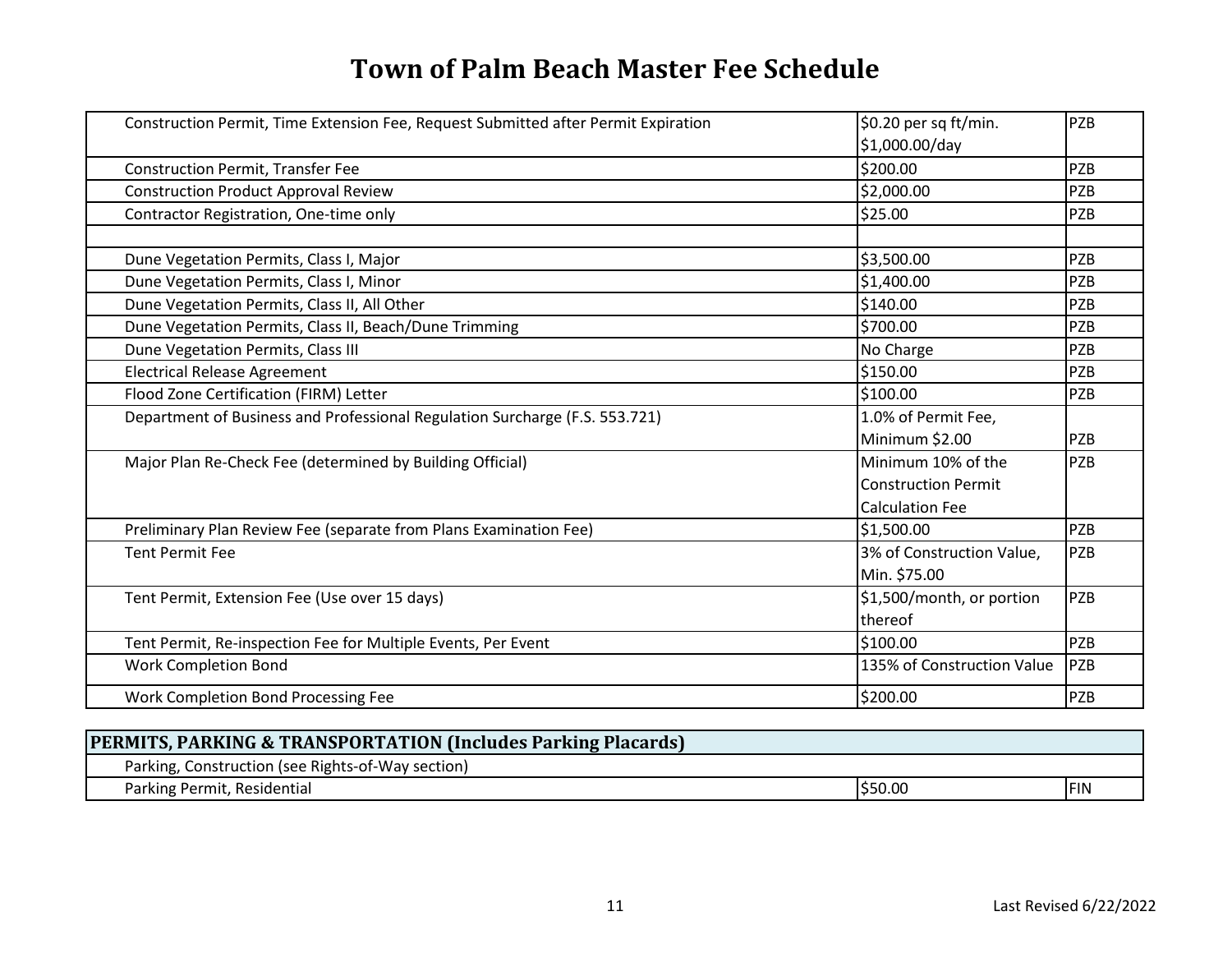| Parking Permit, Group, Temporary (required to have 2 visitor/service permits before issuance)  | No Charge  | <b>CE</b> |
|------------------------------------------------------------------------------------------------|------------|-----------|
| Parking Permit, Valet, annual permit application fee, for each staging area                    | \$400.00   | IFIN      |
| Parking Permit, Valet, Temporary, application fee, for each staging area                       | \$50.00    | IFIN      |
| Parking Permit, Valet, transfer fee for revocable annual valet permit                          | \$300.00   | IFIN      |
| Parking Permit, Visitor/Service                                                                | \$50.00    | IFIN      |
| Parking Placard, 1 month period                                                                | \$115.00   | IFIN      |
| Parking Placard, 4 month period                                                                | \$385.00   | IFIN      |
| Parking Placard, 6 month period                                                                | \$540.00   | IFIN      |
| Parking Placard, 12 month period                                                               | \$1,010.00 | IFIN      |
| Vehicle Permit, Limousine, per vehicle                                                         | \$225.00   | IFIN      |
| Vehicle Permit, Taxi Cab, per vehicle (also requires certificate of public convenience permit) | \$225.00   | IFIN      |
| Vehicle Permit, Taxi Cab, Transfer Fee, per vehicle (see above condition)                      | \$225.00   | IFIN      |

| <b>PERMITS, OTHER</b>                                                                                 |                 |            |
|-------------------------------------------------------------------------------------------------------|-----------------|------------|
| <b>Auction Permit</b>                                                                                 | \$200.00        | <b>TC</b>  |
| Charitable Solicitation Permit (must be submitted at least 60 days before event or late fees applied) |                 |            |
| Events Estimated to Raise \$5,000 or less                                                             | \$240.00        | <b>TC</b>  |
| First Event Estimated to Raise over \$5,000                                                           | \$500.00        | <b>TC</b>  |
| Second Event Estimated to Raise over \$5,000                                                          | \$240.00        | ТC         |
| Closing Out/Distress Sale Permit                                                                      | \$30.00         | <b>TC</b>  |
| Commercial Motion Picture Filming Permit (in addition to \$1000/day filming fee)                      | 1500.00/1000.00 | <b>TC</b>  |
| Door-to-Door Solicitation (requires Town-issued ID card, additional \$15 fee; ID good for 2 years)    | \$30.00         | <b>CE</b>  |
| Erection and Display of Unattended Symbols Relating to Religious Holidays Permit                      | \$150.00        | <b>TC</b>  |
| Garage Sale Permit                                                                                    | \$30.00         | <b>FIN</b> |
| Newsrack Administration Fee                                                                           | \$25.00         | <b>FIN</b> |
| Parade Permit                                                                                         | \$360.00        | <b>CE</b>  |
| <b>Temporary Animal Permit</b>                                                                        | \$250.00        | <b>TC</b>  |
| <b>SPECIAL EVENT PERMIT FEES</b>                                                                      |                 |            |
| Application Fee (see additional fees below)                                                           | \$300.00        | <b>TC</b>  |
| Damage Deposit Fees - Bradley Park and (Memorial Park no Permit issued)                               |                 |            |
| 50 people or less                                                                                     | \$400.00        | <b>TC</b>  |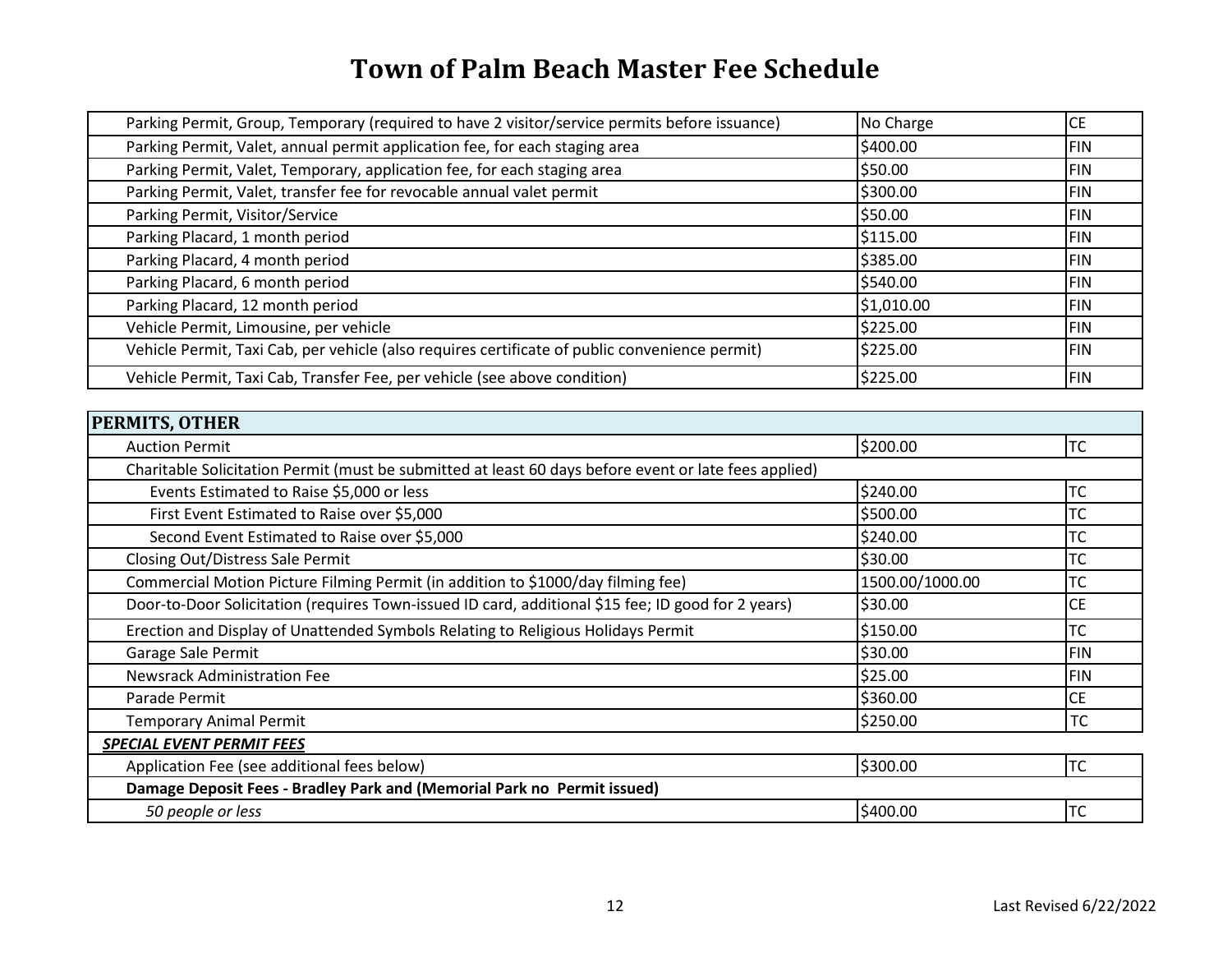| 51 - 100 people                                                            | \$1,000.00  | <b>TC</b>  |
|----------------------------------------------------------------------------|-------------|------------|
| 100 and over                                                               | \$2,000.00  | <b>TC</b>  |
| Damage Deposit Fees - Lake Drive Park and Phipps South Ocean Park          |             |            |
| 50 people or less                                                          | \$200.00    | <b>TC</b>  |
| 51 - 100 people                                                            | \$400.00    | <b>TC</b>  |
| 100 and over                                                               | \$1,000.00  | <b>TC</b>  |
| <b>Damage Deposit Fees - Other Locations</b>                               |             |            |
| Phipps Ocean Park (Chickee Hut Only)                                       | \$150.00    | <b>TC</b>  |
| <b>Public Beaches</b>                                                      | \$150.00    | <b>TC</b>  |
| All Other Public Spaces                                                    | \$150.00    | TC         |
| <b>Usage Fees (non-residents)</b>                                          |             |            |
| <b>Bradley Park and Memorial Park</b>                                      |             |            |
| 50 people or less                                                          | \$100.00/hr | <b>TC</b>  |
| 51 - 100 people                                                            | \$250.00/hr | <b>TC</b>  |
| 100 and over                                                               | \$400.00/hr | <b>TC</b>  |
| Lake Drive Park and Phipps South Ocean Park                                |             |            |
| 50 people or less                                                          | \$100.00/hr | <b>TC</b>  |
| 51 - 100 people                                                            | \$250.00/hr | <b>TC</b>  |
| 100 and over                                                               | \$400.00/hr | <b>TC</b>  |
| Phipps South Ocean Park (Chickee Hut Only)                                 | \$100.00/hr | <b>TC</b>  |
| PUBLIC SAFETY SERVICES, ALARMS (FIRE & BURGLAR)                            |             |            |
| <b>REGISTRATION FEES:</b>                                                  |             |            |
| Security Alarms, per year                                                  | \$50.00     | <b>FIN</b> |
| Direct Connect Business, Under 1000 sq ft, per year                        | \$100.00    | <b>FIN</b> |
| Direct Connect Business, 1000+ sq ft, per year                             | \$250.00    | <b>FIN</b> |
| Direct Connect Residential, annual fee (service available 10/1/2014)       | \$100.00    | <b>FIN</b> |
| Direct Connect Residential, one-time Administrative Fee for initial set-up | \$100.00    | <b>FIN</b> |
| <b>FALSE ALARM FEES, BURGLAR:</b>                                          |             |            |
| 3-4 times, each instance                                                   | \$150.00    | <b>FIN</b> |
| 5-10 times, each instance                                                  | \$300.00    | <b>FIN</b> |
| 11-15 times, each instance                                                 | \$750.00    | <b>FIN</b> |
| 16 or more times, each instance                                            | \$1,000.00  | <b>FIN</b> |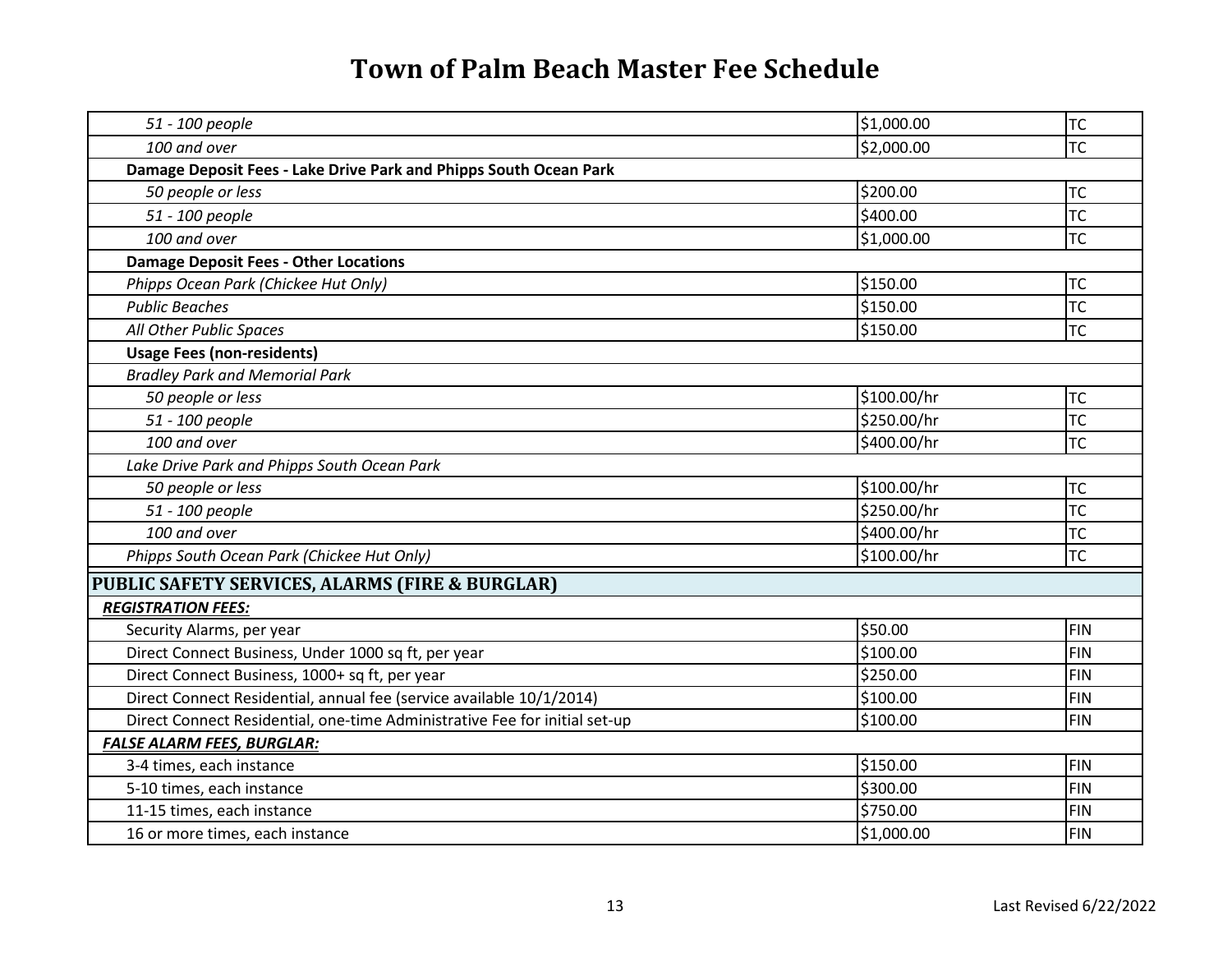| <b>FALSE ALARM FEES, DIRECT CONNECT BURGLAR:</b> |            |            |
|--------------------------------------------------|------------|------------|
| 16-17 times, each instance                       | \$150.00   | <b>FIN</b> |
| 18-23 times, each instance                       | \$300.00   | <b>FIN</b> |
| 24-28 times, each instance                       | \$750.00   | <b>FIN</b> |
| 29 or more times, each instance                  | \$1,000.00 | <b>FIN</b> |
| <b>FALSE ALARM FEES, FIRE:</b>                   |            |            |
| 3-4 times, each instance                         | \$250.00   | <b>FIN</b> |
| 5-10 times, each instance                        | \$500.00   | <b>FIN</b> |
| 11-15 times, each instance                       | \$1,000.00 | <b>FIN</b> |
| 16 or more times, each instance                  | \$1,750.00 | <b>FIN</b> |
|                                                  |            |            |
| PUBLIC SAFETY SERVICES, FIRE-RESCUE              |            |            |
| ANNUAL FIRE & LIFE SAFETY INSPECTION FEES:       |            |            |
| Assembly                                         |            |            |
| 50 - 299 seating capacity                        | \$100.00   | FR         |
| 300 - 1,000 seating capacity                     | \$125.00   | FR         |
| 1,001 - 5,000 seating capacity                   | \$250.00   | <b>FR</b>  |
| 5,001 and over seating capacity                  | \$350.00   | <b>FR</b>  |
| <b>Business Tax Receipts</b>                     | \$100.00   | <b>FR</b>  |
| <b>Commercial LP Gas Facilities</b>              | \$100.00   | FR         |
| <b>Educational Schools and Day Care</b>          |            |            |
| 10,000 sq ft and under                           | \$75.00    | FR         |
| 10,001 - 20,000 sq ft                            | \$100.00   | <b>FR</b>  |
| 20,001 - 50,000 sq ft                            | \$250.00   | FR         |
| 50,001 - 100,000 sq ft                           | \$300.00   | FR         |
| 100,001 - 200,000 sq ft                          | \$350.00   | <b>FR</b>  |
| 200,001 and over                                 | \$400.00   | <b>FR</b>  |
| <b>Hazardous Materials Facilities</b>            |            |            |
| 5,000 sq ft and under                            | \$125.00   | FR         |
| 5,001 - 15,000 sq ft                             | \$175.00   | <b>FR</b>  |
| 15,001 - 30,000 sq ft                            | \$275.00   | FR         |
| 30,001 - 100,000 sq ft                           | \$325.00   | <b>FR</b>  |
| 100,000 - 200,000 sq ft                          | \$425.00   | FR         |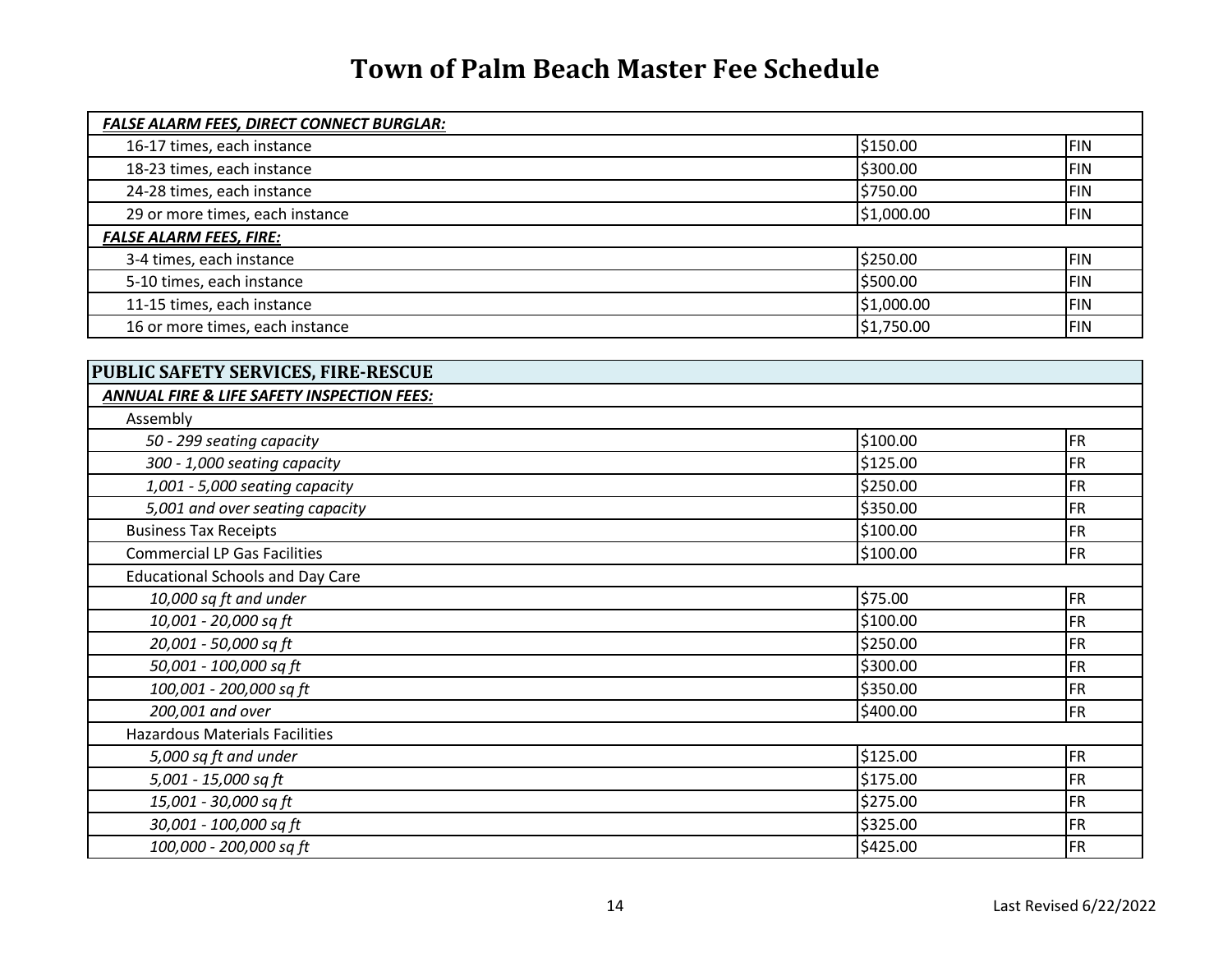| 200,001 - 500,000 sq ft                                           | \$475.00     | <b>FR</b> |
|-------------------------------------------------------------------|--------------|-----------|
| 500,001 and over                                                  | \$525.00     | <b>FR</b> |
| Health Care, Hospital, Nursing Home, Ambulatory Health Care, Etc. |              |           |
| 5,000 sq ft and under                                             | \$100.00     | <b>FR</b> |
| 5,001 - 15,000 sq ft                                              | \$150.00     | <b>FR</b> |
| 15,001 - 30,000 sq ft                                             | \$200.00     | <b>FR</b> |
| 30,001 - 100,000 sq ft                                            | \$250.00     | <b>FR</b> |
| 100,001 - 200,000 sq ft                                           | \$300.00     | <b>FR</b> |
| 200,001 - 500,000 sq ft                                           | \$350.00     | <b>FR</b> |
| 500,001 and over                                                  | \$400.00     | <b>FR</b> |
| Lodging, Rooming Houses, Hotels, Dormitories, and Condominiums    |              |           |
| 0 - 16 units / rooms                                              | \$100.00     | <b>FR</b> |
| 17 - 100 units / rooms                                            | \$150.00     | <b>FR</b> |
| 101 - 500 units / rooms                                           | \$250.00     | <b>FR</b> |
| 501 and over                                                      | \$300.00     | <b>FR</b> |
| <b>Marinas and Docks</b>                                          | \$75.00      | <b>FR</b> |
| Mercantile, Business and Storage                                  |              |           |
| 5,000 sq ft and under                                             | \$100.00     | <b>FR</b> |
| 5,001 - 15,000 sq ft                                              | \$125.00     | <b>FR</b> |
| 15,001 - 30,000 sq ft                                             | \$200.00     | <b>FR</b> |
| 30,001 - 100,000 sq ft                                            | \$225.00     | <b>FR</b> |
| 100,001 - 200,000 sq ft                                           | \$250.00     | <b>FR</b> |
| 200,001 - 500,000 sq ft                                           | \$300.00     | <b>FR</b> |
| 500,001 and over                                                  | \$350.00     | <b>FR</b> |
| Restaurants, Cafes, and Public Eating Places                      | \$90.00      | <b>FR</b> |
| <b>Temporary Structures</b>                                       | \$75.00      | <b>FR</b> |
| Re-inspections Fee, First                                         | \$75.00      | <b>FR</b> |
| Re-inspection Fee, All Subsequent                                 | \$125.00     | <b>FR</b> |
| <b>EMS TRANSPORTATION FEES:</b>                                   |              |           |
| <b>Basic Life Support Transportation Fee</b>                      | \$750.00     | <b>FR</b> |
| Advanced Life Support-Level 1 Transportation Fee                  | \$750.00     | <b>FR</b> |
| Advanced Life Support-Level 2 Transportation Fee                  | \$850.00     | <b>FR</b> |
| Ambulance Ground Mileage, in Addition to Transportation Fee       | \$12.00/mile | <b>FR</b> |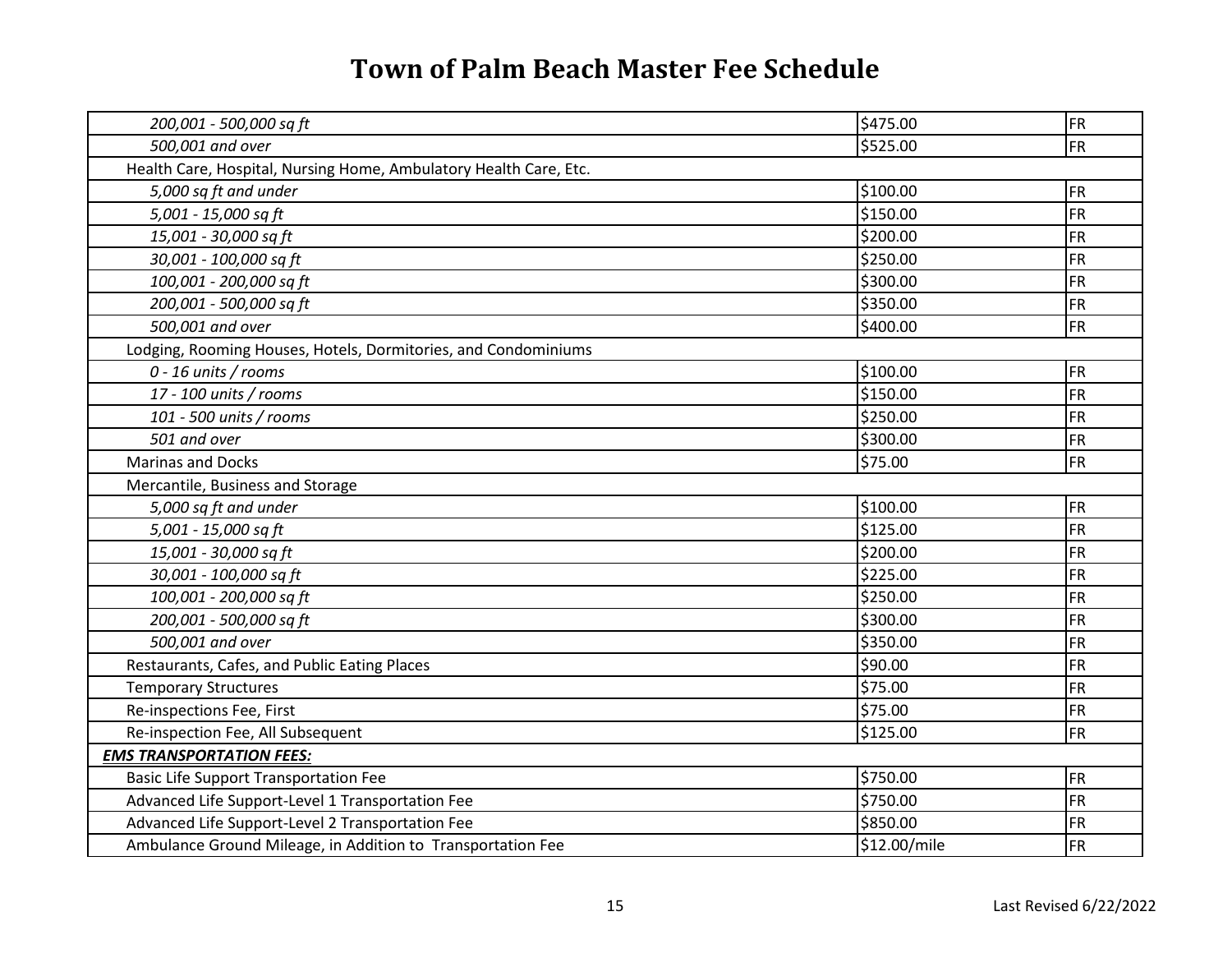| <b>FIRE PREVENTION FEES:</b>                                                                 |             |            |
|----------------------------------------------------------------------------------------------|-------------|------------|
| <b>Technical Fire Inspections</b>                                                            | \$250.00    | <b>FR</b>  |
| <b>Fixed Fire Suppression Systems</b>                                                        | \$250.00    | <b>FR</b>  |
| Hazardous, Flammable or Explosive Materials                                                  |             |            |
| Fire hydrant flow test witness                                                               | \$275.00    | <b>FR</b>  |
| Bonfire permit                                                                               | \$300.00    | <b>FR</b>  |
| Fireworks and pyrotechnic displays                                                           | \$2,000.00  | <b>FR</b>  |
| Hot work operation permit                                                                    | \$100.00    | <b>FR</b>  |
| Public assembly plans review and inspection                                                  | \$50.00     | <b>IFR</b> |
| <b>MISCELLANEOUS FEES:</b>                                                                   |             |            |
| Meeting Room Rental-South Fire Station                                                       | \$28.00/hr  | <b>FR</b>  |
| Meeting Room Rental Deposit-South Fire Station (required for rental)                         | \$200.00    | <b>FR</b>  |
| <b>SPECIAL ASSIGNMENT (OFF-DUTY) DETAILS FEE:</b>                                            |             |            |
| Special Assignment Details (3 hour minimum)                                                  | \$70.00/hr  | <b>FR</b>  |
| Special Assignment Details (3 hour minimum) - Premium Days (as defined by Res. No. 176-2015) | \$100.00/hr | <b>FR</b>  |

| <b>PUBLIC SAFETY SERVICES, POLICE</b>                                                        |             |            |
|----------------------------------------------------------------------------------------------|-------------|------------|
| <b>FINGERPRINTING FEES:</b>                                                                  |             |            |
| Fingerprinting, Town Resident Civilians (except employee applicants)                         | \$15.00     | IPD        |
| Fingerprinting, Children                                                                     | No Charge   | PD         |
| <b>MISCELLANEOUS FEES:</b>                                                                   |             |            |
| Identification Cards, each (good for 2 years)                                                | \$20.00     | <b>PD</b>  |
| Passport Photos, for 2 photos                                                                | \$15.00     | IPD        |
| SPECIAL ASSIGNMENT (OFF-DUTY) DETAILS FEE:                                                   |             |            |
| Special Assignment Details (3 hour minimum)                                                  | \$70.00/hr  | <b>IPD</b> |
| Special Assignment Details (3 hour minimum) - Premium Days (as defined by Res. No. 176-2015) | \$100.00/hr | IPD        |

| <b>RECORDS REQUEST FEES (see page 23)</b>                                                        |                               |  |
|--------------------------------------------------------------------------------------------------|-------------------------------|--|
| These costs vary by department and scope of the request. An expanded fee schedule is on page 23. | <b>IBased on actual costs</b> |  |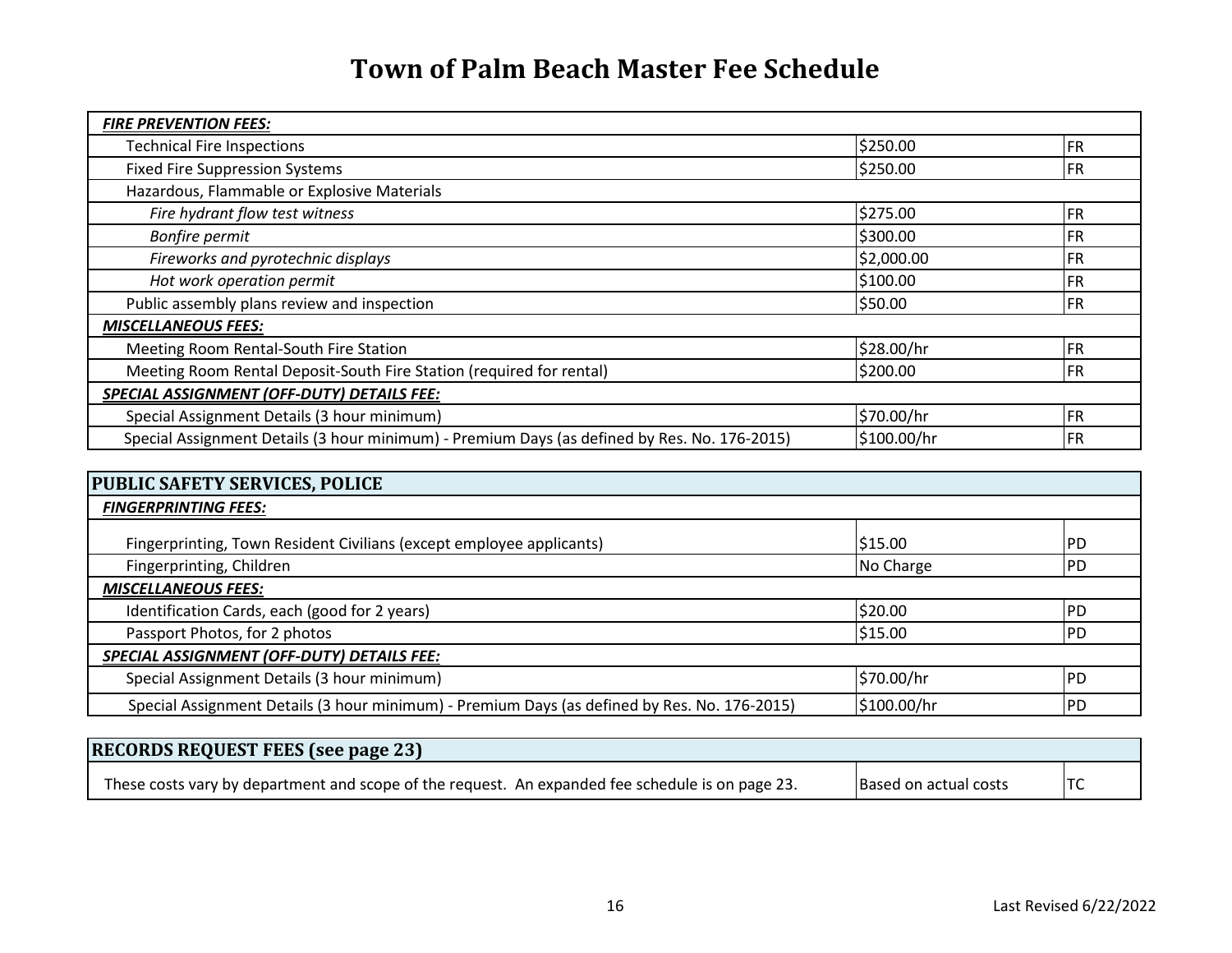*NOTE: All Duplication Fees are Subject to F.S. Ch. 119, as May be Amended From Time to Time*

#### **RECREATION FEES**

The Town of Palm Beach is proud to offer the best recreational programs and facilities around! As our recreation programs and fees fluctuate, please **RETURNED CHECK FEES**

|                                    | * Or 5% of check amount, whichever is greater |           |             |
|------------------------------------|-----------------------------------------------|-----------|-------------|
| Check Amount Greater than \$300.00 |                                               | $$40.00*$ | <b>IFIN</b> |
| Check Amount \$50.01 to \$300.00   |                                               | $$30.00*$ | <b>IFIN</b> |
| Check Amount \$0.01 to \$50.00     |                                               | $$25.00*$ | <b>IFIN</b> |

*If payment is not received within 30 days, the Town may file a civil action against the check writer for three times the amount of the check, but in*

| <b>RIGHTS-OF-WAY FEES</b>                                                                        |                            |           |
|--------------------------------------------------------------------------------------------------|----------------------------|-----------|
| <b>ABANDONMENTS &amp; EASEMENTS:</b>                                                             |                            |           |
| Abandonment of Streets Rights of Way & Easements Application                                     | \$1,200.00                 | PW        |
| <b>PUBLIC WORKS AGREEMENTS:</b>                                                                  |                            |           |
| Preparation and/or Review (Stormwater Management, Stormwater Management Recertifications,        |                            |           |
| Driveway/Walkway)                                                                                | \$100.00                   | IPW       |
| Preparation and/or Review (Easement Installation & Removal, Wall Maintenance, ROW Installation & |                            |           |
| Maintenance, etc.)                                                                               | \$250.00                   | PW        |
| Recordation (up to 6 pages)                                                                      | $$100 + $10/pg$ thereafter | PW        |
| CONSTRUCTION PARKING - METERED SPACES (Excludes Worth Avenue):                                   |                            |           |
| Per Vehicle (3 vehicles maximum)                                                                 | \$48.00                    | <b>PW</b> |
| Per Month (3 vehicles maximum)                                                                   | \$1056.00/vehicle          | <b>PW</b> |
| <b>CONSTRUCTION PARKING - MID-TOWN BEACH &amp; PHIPPS OCEAN PARK:</b>                            |                            |           |
| Per Vehicle (3 vehicles maximum)                                                                 | \$48.00/day                | PW        |
| Per Month (3 vehicles maximum)                                                                   | \$1056.00/vehicle          | PW        |
| CONSTRUCTION PARKING - NON-METERED SPACES (Excludes Worth Avenue):                               |                            |           |
| Up to 3 Days, per vehicle (3 vehicles maximum)                                                   | \$180.00                   | <b>PW</b> |
| 4 or More Days, per vehicle                                                                      | \$36.00/per day            | PW        |
| Per Month                                                                                        | \$540.00/per vehicle       | PW        |
| <u> CONSTRUCTION PARKING - NON-METERED SPACES, ADDITIONAL PERMITS (Excludes Worth Avenue):</u>   |                            |           |
| During 3 Week Close-Out Period, per vehicle                                                      | \$90.00/per week           | PW        |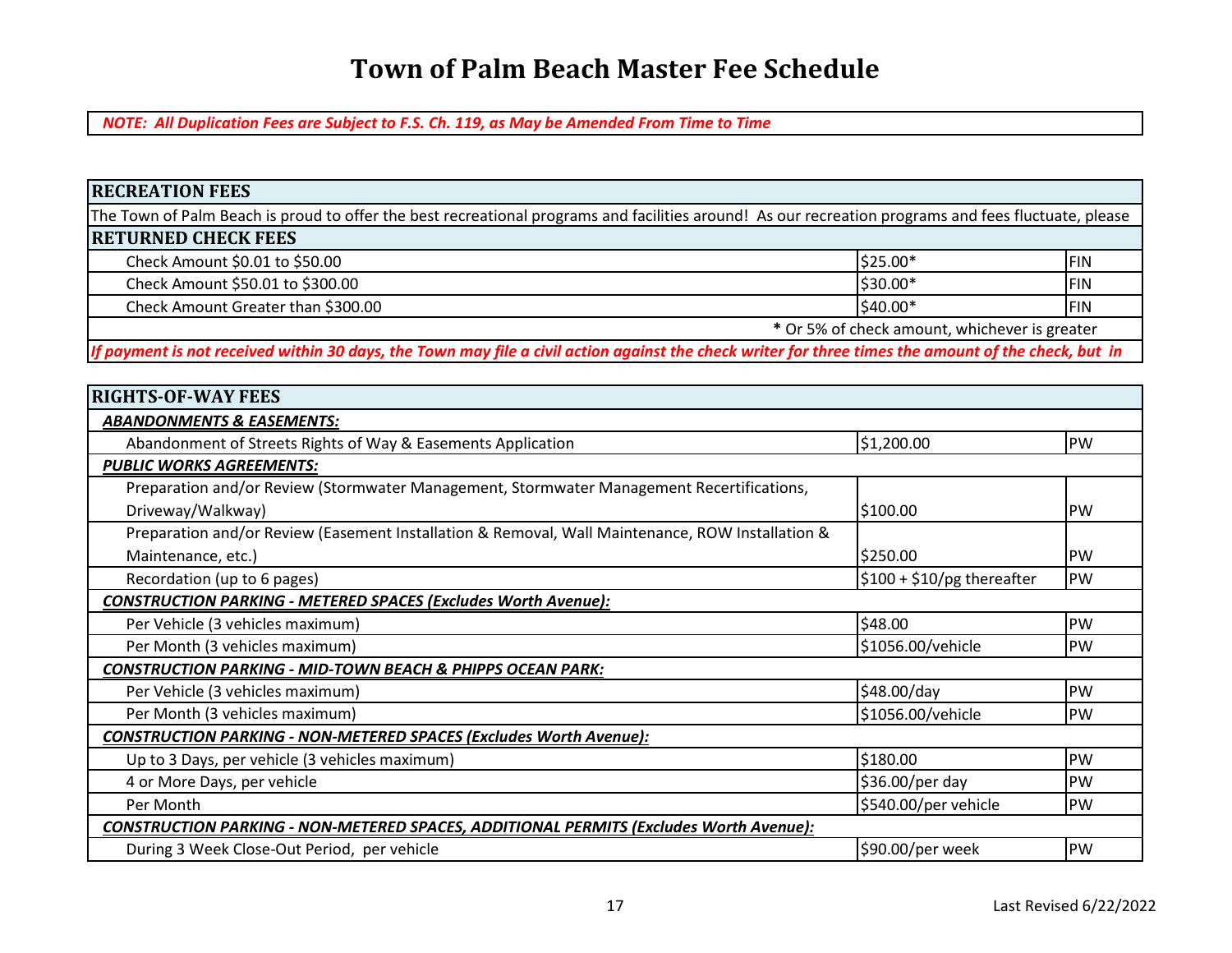| Owner's Permit, per month, (1 vehicle maximum)                                                       | \$90.00/per vehicle | PW         |
|------------------------------------------------------------------------------------------------------|---------------------|------------|
| CONSTRUCTION PARKING - WORTH AVENUE ONLY:                                                            |                     |            |
| Per Space, Per Month or Any Lesser Period (2 spaces max., active loading/unloading and essential     |                     |            |
| construction activities only)                                                                        | \$360.00            | IPW        |
| DRIVEWAY APPROACH, USE, & EXCAVATION PERMIT FEES:                                                    |                     |            |
| Driveway Approach, up to 20 lineal ft width                                                          | \$180.00            | <b>IPW</b> |
| Driveway Approach, 20+ lineal ft width, per lineal ft                                                | \$3.60              | IPW        |
| Delivery of Materials (2 hours or less, will not block a major roadway or a moving lane of traffic.) | \$30.00             | <b>IPW</b> |
| ROW Use, up to 3 days                                                                                | \$180.00            | IPW        |
| ROW Use, 4 or more days, per day                                                                     | \$36.00             | IPW        |
| ROW Use, per month                                                                                   | \$540.00            | <b>IPW</b> |
| ROW Excavation*, up to 3 days                                                                        | \$180.00            | IPW        |
| ROW Excavation*, 4 or more days, per day until ROW is completely restored to original or better      |                     |            |
| condition                                                                                            | \$36.00             | IPW        |
| * ROW Restoration Includes Sidewalks, Medians, and Roads.                                            |                     |            |

| VIOLATIONS, FINES, PENALTIES, & LATE FEES (ALL)                                                          |                             |            |
|----------------------------------------------------------------------------------------------------------|-----------------------------|------------|
| <b>BUSINESS TAX RECEIPT LATE FEES:</b>                                                                   |                             |            |
| 1 - 31 Days Late                                                                                         | 10% of Annual BTR Fee       | PZB        |
| 32 - 61 Days Late                                                                                        | 15% of Annual BTR Fee       | <b>PZB</b> |
| 62 - 92 Days Late                                                                                        | 20% of Annual BTR Fee       | <b>PZB</b> |
| 93 Days Or More Late                                                                                     | 25% of Annual BTR Fee       | PZB        |
| Failure to Pay Within 150 Days of Initial Notice of Tax Due (Owner may also be subject to code           | \$250.00 in Addition to any | PZB        |
| enforcement board actions relating to violation of this section and may also be subject to civil actions | <b>Other Penalty</b>        |            |
| and penalties, including court costs, reasonable attorney's fees, and additional administrative costs    |                             |            |
| incurred as a result of collection efforts.)                                                             |                             |            |
| <b>CHARITABLE SOLICITATION PERMIT LATE FEES:</b>                                                         |                             |            |
| Late Application, 31-59 Days Before Event:                                                               |                             |            |
| Events Estimated to Raise \$5,000 or less                                                                | 125% of permit fee          | <b>TC</b>  |
| First Event Estimated to Raise over \$5,000                                                              | 125% of permit fee          | ltc        |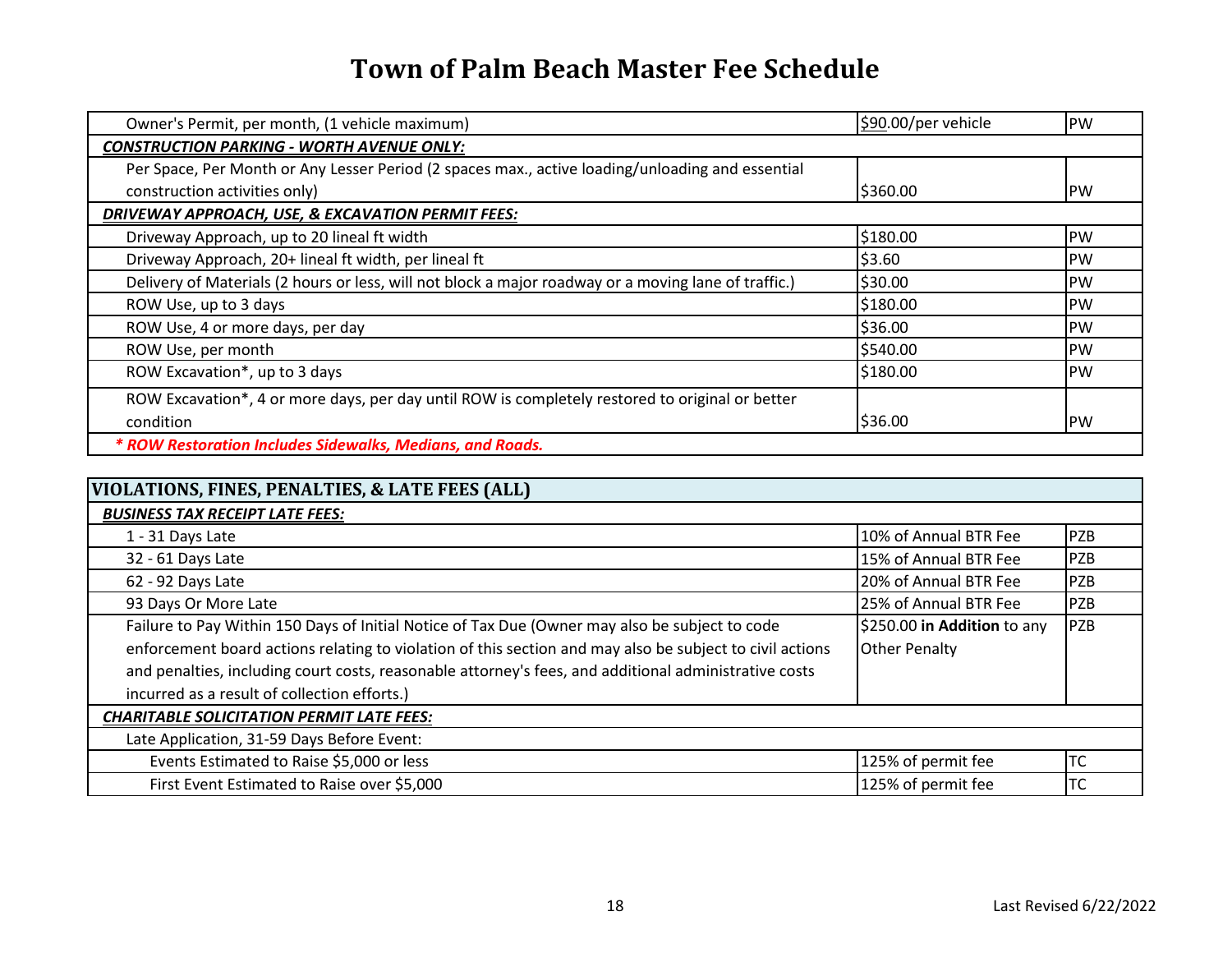| Second Event Estimated to Raise over \$5,000                                                              | 125% of permit fee | <b>TC</b> |
|-----------------------------------------------------------------------------------------------------------|--------------------|-----------|
| Late Application, 16-30 Days Before Event:                                                                |                    |           |
| Events Estimated to Raise \$5,000 or less                                                                 | 150% of permit fee | ltc       |
| First Event Estimated to Raise over \$5,000                                                               | 150% of permit fee | <b>TC</b> |
| Second Event Estimated to Raise over \$5,000                                                              | 150% of permit fee | <b>TC</b> |
| Late Application, 15-8 Days Before Event:                                                                 |                    |           |
| Events Estimated to Raise \$5,000 or less                                                                 | 175% of permit fee | <b>TC</b> |
| First Event Estimated to Raise over \$5,000                                                               | 175% of permit fee | TC        |
| Second Event Estimated to Raise over \$5,000                                                              | 175% of permit fee | <b>TC</b> |
| Late Application, 7 Days or Less Before Event:                                                            |                    |           |
| Events Estimated to Raise \$5,000 or less                                                                 | 200% of permit fee | lтc       |
| First Event Estimated to Raise over \$5,000                                                               | 200% of permit fee | <b>TC</b> |
| Second Event Estimated to Raise over \$5,000                                                              | 200% of permit fee | <b>TC</b> |
| Permit Issued After the Fact (fee is in addition to base permit fee and any Code Enforcement Board Fees): |                    |           |
| Events Estimated to Raise \$5,000 or less                                                                 | \$600.00           | <b>TC</b> |
| First Event Estimated to Raise over \$5,000                                                               | \$1,260.00         | TC        |
| Second Event Estimated to Raise over \$5,000                                                              | \$600.00           | <b>TC</b> |
| <b>CODE VIOLATION FINES:</b>                                                                              |                    |           |
| <b>Class I Violations:</b>                                                                                |                    |           |
| First Offense                                                                                             | \$75.00            | <b>CE</b> |
| Second Offense                                                                                            | \$125.00           | <b>CE</b> |
| Third Offense                                                                                             | \$250.00           | <b>CE</b> |
| Fourth and subsequent offense                                                                             | \$500.00           | <b>CE</b> |
| <b>Class II Violations:</b>                                                                               |                    |           |
| First Offense                                                                                             | \$125.00           | <b>CE</b> |
| Second Offense                                                                                            | \$250.00           | <b>CE</b> |
| Third Offense                                                                                             | \$400.00           | <b>CE</b> |
| Fourth and subsequent offense                                                                             | \$500.00           | <b>CE</b> |
| <b>Class III Violations:</b>                                                                              |                    |           |
| First Offense                                                                                             | \$250.00           | <b>CE</b> |
| Second Offense subsequent offense                                                                         | \$500.00           | <b>CE</b> |
| <b>Class IV Violations:</b>                                                                               |                    |           |
| <b>First and Subsequent Offenses</b>                                                                      | \$500.00           | <b>CE</b> |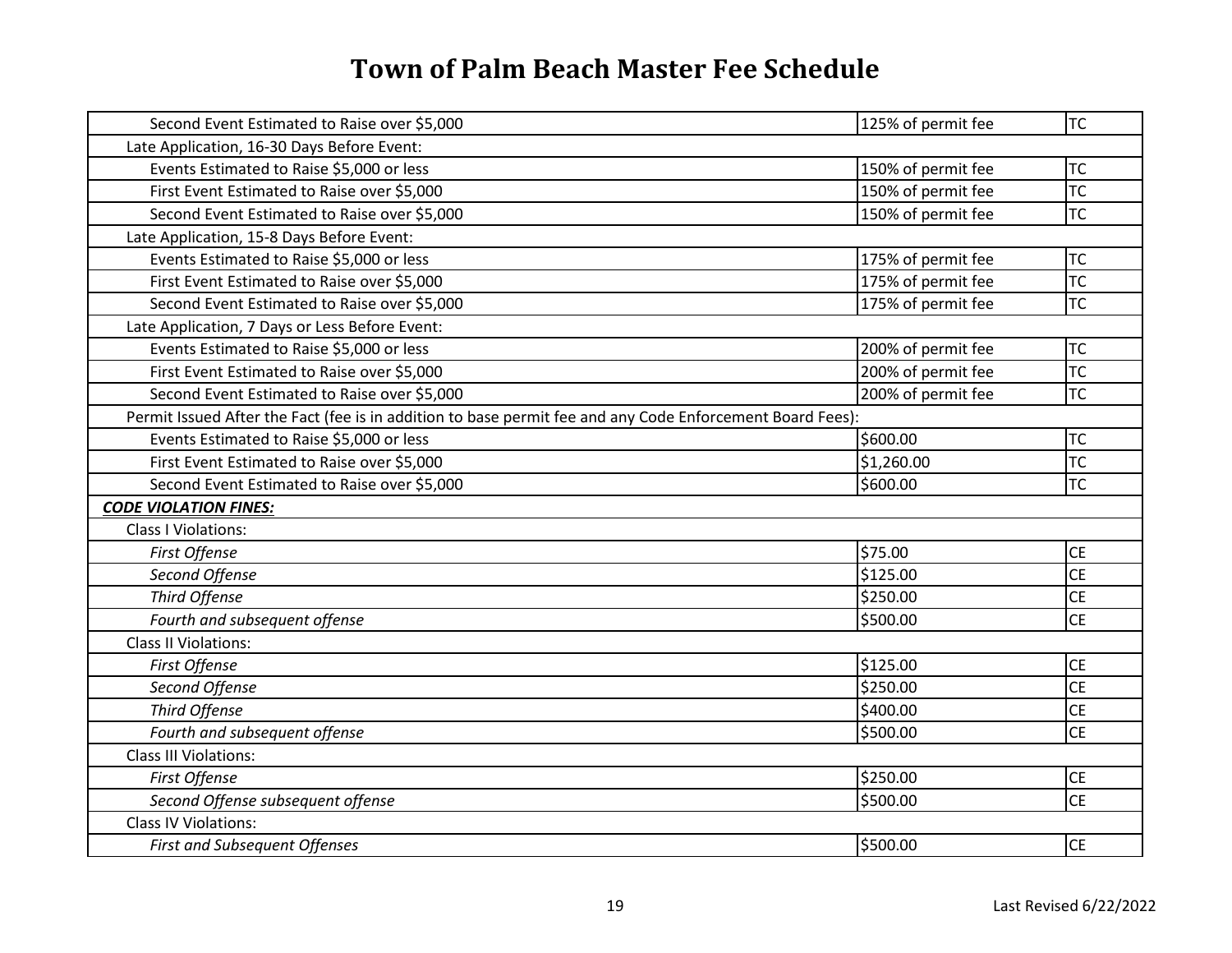| <b>CONSTRUCTION PERMIT (AFTER THE FACT) CONSTRUCTION:</b>                                            |                       |            |
|------------------------------------------------------------------------------------------------------|-----------------------|------------|
| <b>Construction Without a Permit</b>                                                                 | 300% of Permit Fee    | PZB        |
| <b>CONSTRUCTION WORK IN RIGHTS-OF-WAY EXCEEDING TIME PERMITTED PENALTY FEE:</b>                      |                       |            |
| Work Performed After the Time Allowed in the Applicable Permit                                       | \$1,000.00/per day    | <b>PZB</b> |
| <b>DEMOLITION PERMIT VIOLATIONS:</b>                                                                 |                       |            |
| Violations of Conditions Placed Upon Granting of Demolition Permit, per violation                    | \$250.00/per day      | <b>PZB</b> |
| FIRE & LIFE SAFETY INSPECTION LATE FEE:                                                              |                       |            |
| Late Payments Finance Charge                                                                         | 10% of Inspection Fee | <b>FR</b>  |
| <b>PARKING FINES - COMMERCIAL ZONING DISTRICTS:</b>                                                  |                       |            |
| Overtime Parking as Referenced in Section 118-92 (a)(1)                                              | \$50.00               | <b>FIN</b> |
| Parking on Wrong Side of Street as Referenced in Section 118-92 (a)(2)                               | \$50.00               | <b>FIN</b> |
| Parking at Yellow Curb as Referenced in Section 118-92 (a)(3)                                        | \$50.00               | <b>FIN</b> |
| Blocking Driveway as Referenced in Section 118-92 (a)(4)                                             | \$50.00               | <b>FIN</b> |
| Parking on Sidewalk as Referenced in Section 118-92 (a)(5)                                           | \$50.00               | <b>FIN</b> |
| Trespassing by Vehicle as Referenced in Section 118-92 (a)(6)                                        | \$50.00               | <b>FIN</b> |
| No Parking (designated hours) as Referenced in Section 118-92 (a)(7)                                 | \$50.00               | <b>FIN</b> |
| Parking Too Close to Fire Hydrant as Referenced in Section 118-92 (a)(8)                             | \$55.00               | <b>FIN</b> |
| No Parking Anytime as Referenced in Section 118-92 (a)(9)                                            | \$50.00               | <b>FIN</b> |
| Double Parking as Referenced in Section 118-92 (a)(10)                                               | \$50.00               | <b>FIN</b> |
| Obstructing Traffic as Referenced in Section 118-92 (a)(11)                                          | \$50.00               | <b>FIN</b> |
| Parking in Loading Zone as Referenced in Section 118-92 (a)(12)                                      | \$50.00               | <b>FIN</b> |
| Residential Parking as Referenced in Section 118-92 (a)(13)                                          | \$50.00               | <b>FIN</b> |
| Vehicle Parked Across Lines Designating Parking Space as Referenced in Section 118-92 (a)(14)        | \$50.00               | <b>FIN</b> |
| Vehicle Parked in Wrong Direction on One-Way Street as Referenced in Section 118-92 (a)(15)          | \$50.00               | <b>FIN</b> |
| Parking at Curbs Designated in Red as Referenced in Section 118-92 (a)(16)                           | \$50.00               | <b>FIN</b> |
| Expired Meter as Referenced in Section 118-92 (a)(17)                                                | \$50.00               | <b>FIN</b> |
| Official Parking Only as Referenced in Section 118-92 (a)(18)                                        | \$50.00               | <b>FIN</b> |
| Parking in Crosswalk as Referenced in Section 118-92 (a)(19)                                         | \$50.00               | <b>FIN</b> |
| Parking in Passenger Loading Zone as Referenced in Section 118-92 (a)(20)                            | \$50.00               | <b>FIN</b> |
| Overtime Parking in a Designated Parking Zone (in addition to any other parking regulation violation |                       |            |
| noted at the time of fine issuance) as Referenced in Section 118-92 (a)(21)                          | \$50.00               | <b>FIN</b> |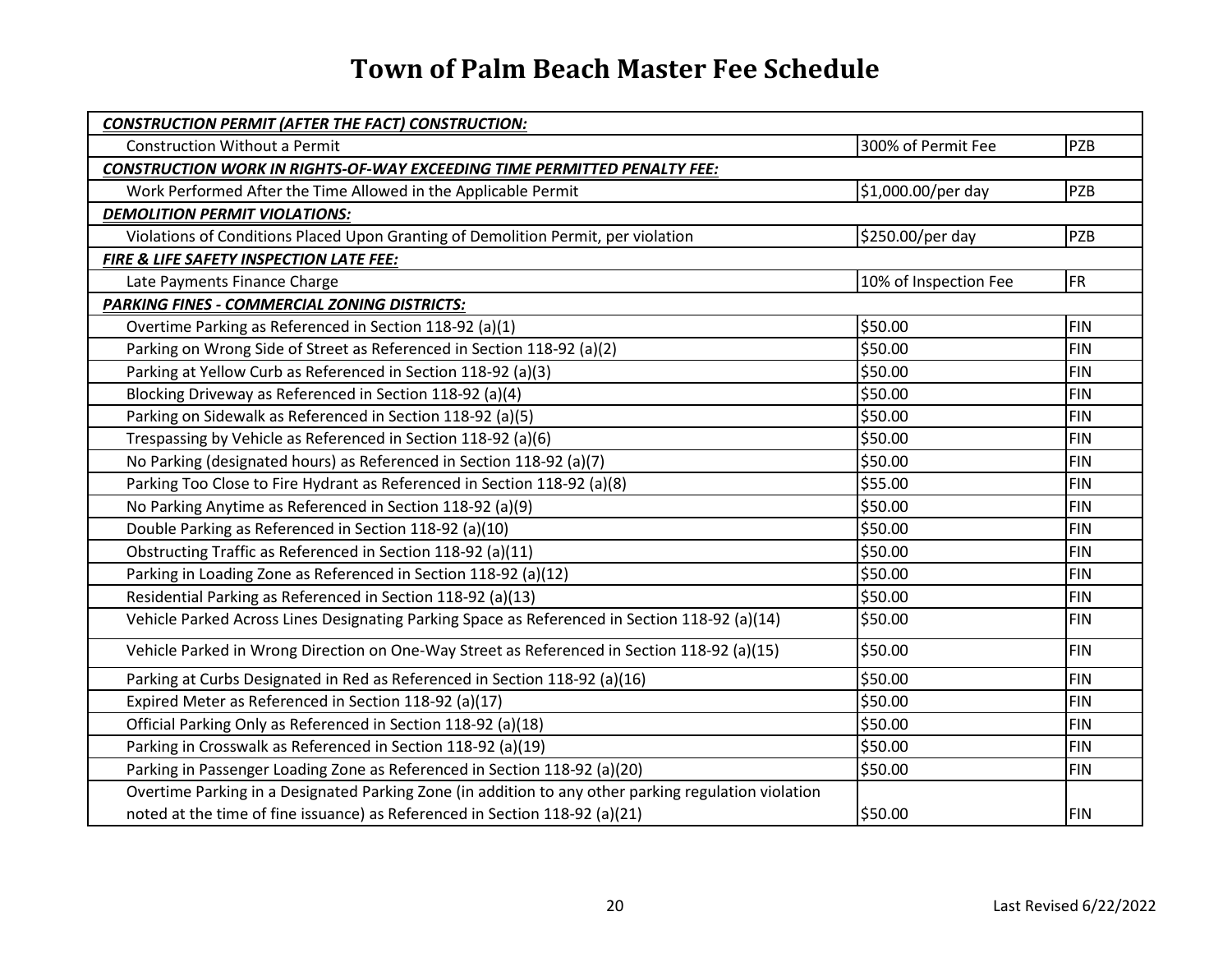| All Other Parking Violations as Prescribed by Appropriate State Statue or Other Town Ordinance as    |          |            |
|------------------------------------------------------------------------------------------------------|----------|------------|
| Referenced in Section 118-92 (b)                                                                     | \$50.00  | <b>FIN</b> |
| PARKING FINES - RESIDENTIAL ZONING DISTRICTS:                                                        |          |            |
| Overtime Parking as Referenced in Section 118-92 (a)(1)                                              | \$60.00  | <b>FIN</b> |
| Parking on Wrong Side of Street as Referenced in Section 118-92 (a)(2)                               | \$60.00  | <b>FIN</b> |
| Parking at Yellow Curb as Referenced in Section 118-92 (a)(3)                                        | \$60.00  | <b>FIN</b> |
| Blocking Driveway as Referenced in Section 118-92 (a)(4)                                             | \$60.00  | <b>FIN</b> |
| Parking on Sidewalk as Referenced in Section 118-92 (a)(5)                                           | \$60.00  | <b>FIN</b> |
| Trespassing by Vehicle as Referenced in Section 118-92 (a)(6)                                        | \$60.00  | <b>FIN</b> |
| No Parking (designated hours) as Referenced in Section 118-92 (a)(7)                                 | \$60.00  | <b>FIN</b> |
| Parking Too Close to Fire Hydrant as Referenced in Section 118-92 (a)(8)                             | \$65.00  | <b>FIN</b> |
| No Parking Anytime as Referenced in Section 118-92 (a)(9)                                            | \$60.00  | <b>FIN</b> |
| Double Parking as Referenced in Section 118-92 (a)(10)                                               | \$60.00  | <b>FIN</b> |
| Obstructing Traffic as Referenced in Section 118-92 (a)(11)                                          | \$60.00  | <b>FIN</b> |
| Parking in Loading Zone as Referenced in Section 118-92 (a)(12)                                      | \$60.00  | <b>FIN</b> |
| Residential Parking as Referenced in Section 118-92 (a)(13)                                          | \$60.00  | <b>FIN</b> |
| Vehicle Parked Across Lines Designating Parking Space as Referenced in Section 118-92 (a)(14)        | \$60.00  | <b>FIN</b> |
| Vehicle Parked in Wrong Direction on One-Way Street as Referenced in Section 118-92 (a)(15)          | \$60.00  | <b>FIN</b> |
| Parking at Curbs Designated in Red as Referenced in Section 118-92 (a)(16)                           | \$60.00  | <b>FIN</b> |
| Expired Meter as Referenced in Section 118-92 (a)(17)                                                | \$60.00  | <b>FIN</b> |
| Official Parking Only as Referenced in Section 118-92 (a)(18)                                        | \$60.00  | <b>FIN</b> |
| Parking in Crosswalk as Referenced in Section 118-92 (a)(19)                                         | \$60.00  | <b>FIN</b> |
| Parking in Passenger Loading Zone as Referenced in Section 118-92 (a)(20)                            | \$60.00  | <b>FIN</b> |
| Overtime Parking in a Designated Parking Zone (in addition to any other parking regulation violation |          |            |
| noted at the time of fine issuance) as Referenced in Section 118-92 (a)(21)                          | \$60.00  | <b>FIN</b> |
| All Other Parking Violations as Prescribed by Appropriate State Statue or Other Town Ordinance as    |          |            |
| Referenced in Section 118-92 (b)                                                                     | \$60.00  | <b>FIN</b> |
| <b>PARKING FINES - RIGHT-OF-WAY CONSTRUCTION PARKING:</b>                                            |          |            |
| First Offense, per day, per vehicle                                                                  | \$75.00  | CE & PW    |
| Second Offense, per day, per vehicle                                                                 | \$150.00 | CE & PW    |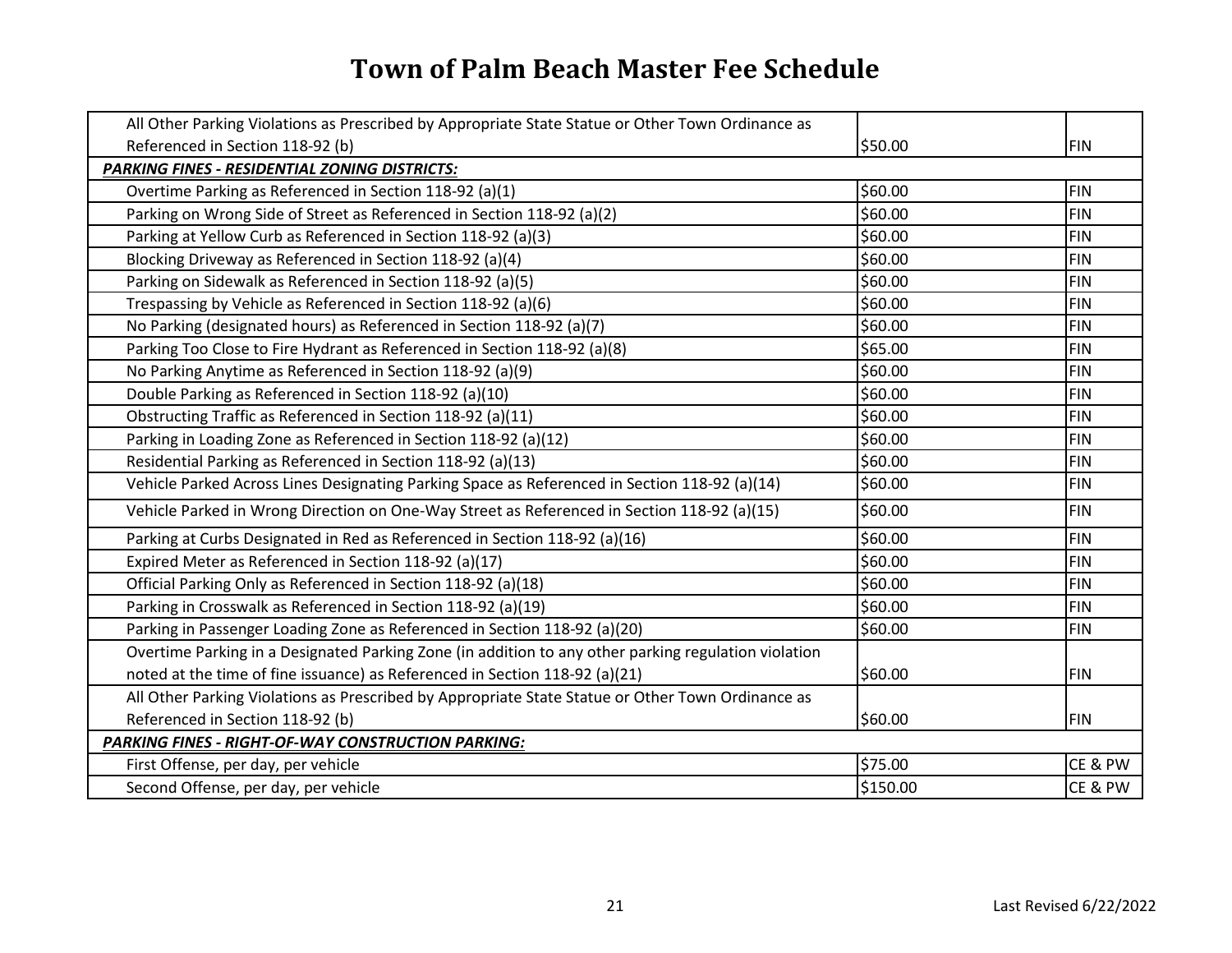| Third and All Subsequent Offenses, per day, per vehicle (may also result in a stop work order)            | \$250.00                 | CE & PW    |
|-----------------------------------------------------------------------------------------------------------|--------------------------|------------|
| PARKING FINES - FAILURE TO PAY CITATION (Does Not Include ROW Parking Violations):                        |                          |            |
| Failure to Pay Penalties for Violations of Sections 118-91 and 118-92 Within Seven Days from the Time     |                          |            |
| of Issuance of the Violation Shall Result in an Additional Delinquency Penalty to the Violator as         | \$20.00                  | <b>FIN</b> |
| Failure to Pay Penalties and Delinquency Assessments for Violations of Sections 118-91 and 118-92 and     |                          |            |
| in Accordance with Section 118-93 within 60 Days of Issuance of the Parking Violation Shall Result in a   |                          |            |
| Service Charge to the Violator per Citation in Addition to the Cost of the Violation and Delinquent       |                          |            |
| Penalty as Referenced in Section 118-94                                                                   | \$20.00                  | <b>FIN</b> |
| Failure to pay penalties and delinquency assessments for violations of Sections 118-91 and 118-92 and     |                          |            |
| in accordance with Section 118-93 within 90 days of issuance of the parking violation shall result in an  | \$25.00                  | <b>FIN</b> |
| Failure to pay penalties and delinquency assessments for violations of Sections 118-91 and 118-92 and     |                          |            |
| in accordance with Section 118-93 within 120 days of issuance of the parking violation shall result in an |                          |            |
| additional service charge to the violator per citation in addition to the cost of the violation of the    | \$25.00                  | <b>FIN</b> |
| Fee for Removal of an Immobilizing Device as Referenced in Section 118-95(2)                              | \$350.00                 | <b>FIN</b> |
| PUBLIC SAFETY SPECIAL ASSIGNMENT (Off-Duty) DETAILS FEES - FAILURE TO PAY BILL WITHIN 30 DAYS:            |                          |            |
| In the event said fees are not paid within 30 days of billing, an automatic ten percent penalty per month | 10% per month delinquent | PD or FR,  |
| shall be assessed for nonpayment of said delinquent fees (Applies to both regular and premium day         |                          | based on   |
| assignments)                                                                                              |                          | detail     |
| <b>SEWAGE DISPOSAL VIOLATION FINES:</b>                                                                   |                          |            |
| Failure to Comply with the 24 Hour Notification Requirement for the Industrial User Out of Compliance     |                          |            |
| as Referenced in Section 122-118 (2)                                                                      | \$100.00                 | PW         |
| Failure to comply with resampling rules as referenced in Section 122-118 (3)                              | \$150.00                 | PW         |
| Failure to Comply with Waste Water Facility (WWF) Monitoring and 45 Day Compliance Schedule as            |                          |            |
| Referenced in Section 122-118 (4)                                                                         | \$250.00                 | PW         |
| Fine for significant noncompliance for industrial user in violation as referenced in Section 122-118 (5)  | \$400.00                 | PW         |
| Failure to Respond within 15 Days to Formal Notice of Significant Non-Compliance for Industrial User as   |                          |            |
| Referenced in Section 122-118 (6)                                                                         | \$500.00                 | PW         |